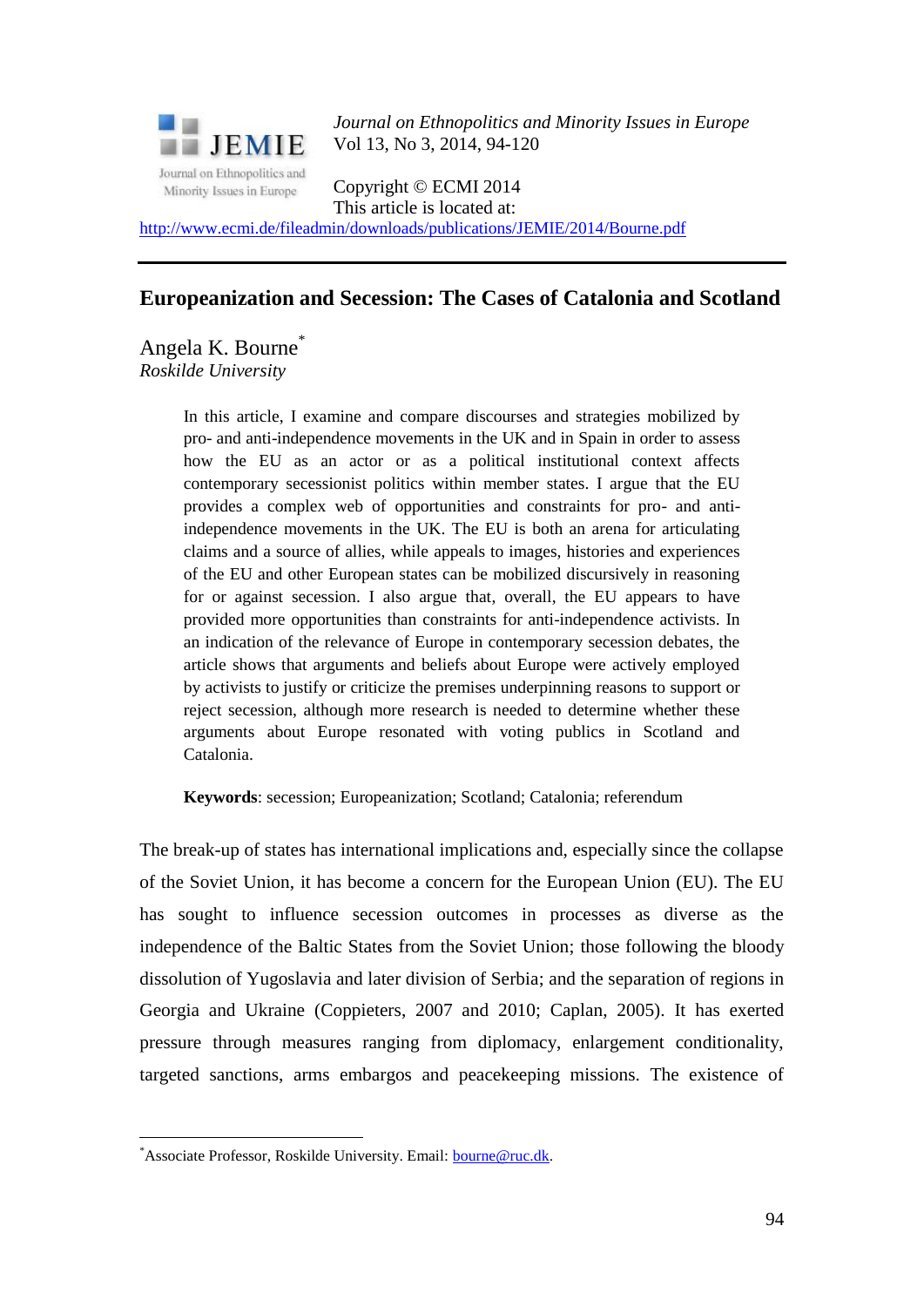around 20 significant independence movements in Europe means the EU is likely to remain implicated in secession processes (Coppieters, 2010: 240).

In addition to EU actions targeting non-EU and applicant states, the EU may influence secession within existing member states. Independence advocates may need to convincingly argue that their new state will easily join international organizations, fundamentally affecting economic prosperity and security (Tierney, 2013: 370). Indeed, many have observed that the prospect that a new state could continue to be part of the EU's common market and seek protection under its latent security umbrella appeared to reduce the costs and risks of separation (e.g. Keating and McGarry, 2001; Hepburn, 2010: 76). Minority nationalists have long used European integration as a political resource 'grafted onto their political discourse' to bolster demands for autonomy (Lynch, 1996: 16-17; Hepburn, 2010). The EU may also affect secession processes in less direct ways. The European sovereign debt crisis, for instance, may strengthen secessionist movements. In the Catalan case, various studies argue that the severity of the economic crisis in Spain bolstered economic arguments for secession and thereby helped turn the predominantly autonomist Catalan nationalist movement into a secessionist one (Guibernau, 2013: 383; Blas, 2013: 399; Serrano, 2013: 524 and 534). Others expect 'contagion effects', or independence for one stateless nation in Europe to encourage other highly mobilized movements to also pursue independence (Tierney, 2013: 359).

Together, these arguments suggest that the EU, either as an actor or as a politico-institutional context, may play a role in the politics of secession in Europe. As such these arguments can be considered arguments about "Europeanization", or the ways in which European integration affects politics, policies and institutions within European states. In this article, I examine discourses and strategies mobilized by pro- and anti-independence movements in the United Kingdom (UK) and Spain in order to examine how the EU as an actor or as a political institutional context affects contemporary secessionist politics within member states.

Independence debates in Scotland and Catalonia are the highest profile cases of secession movements within the EU at present. Scotland held an independence referendum on 18 September 2014, where the 'No' campaign won with 55% of the vote. In Catalonia, debates on independence top the political agenda, even if legal disputes between Catalan and Spanish authorities mean the promised November 2014 independence consultation may not take place. More importantly, the cases permit use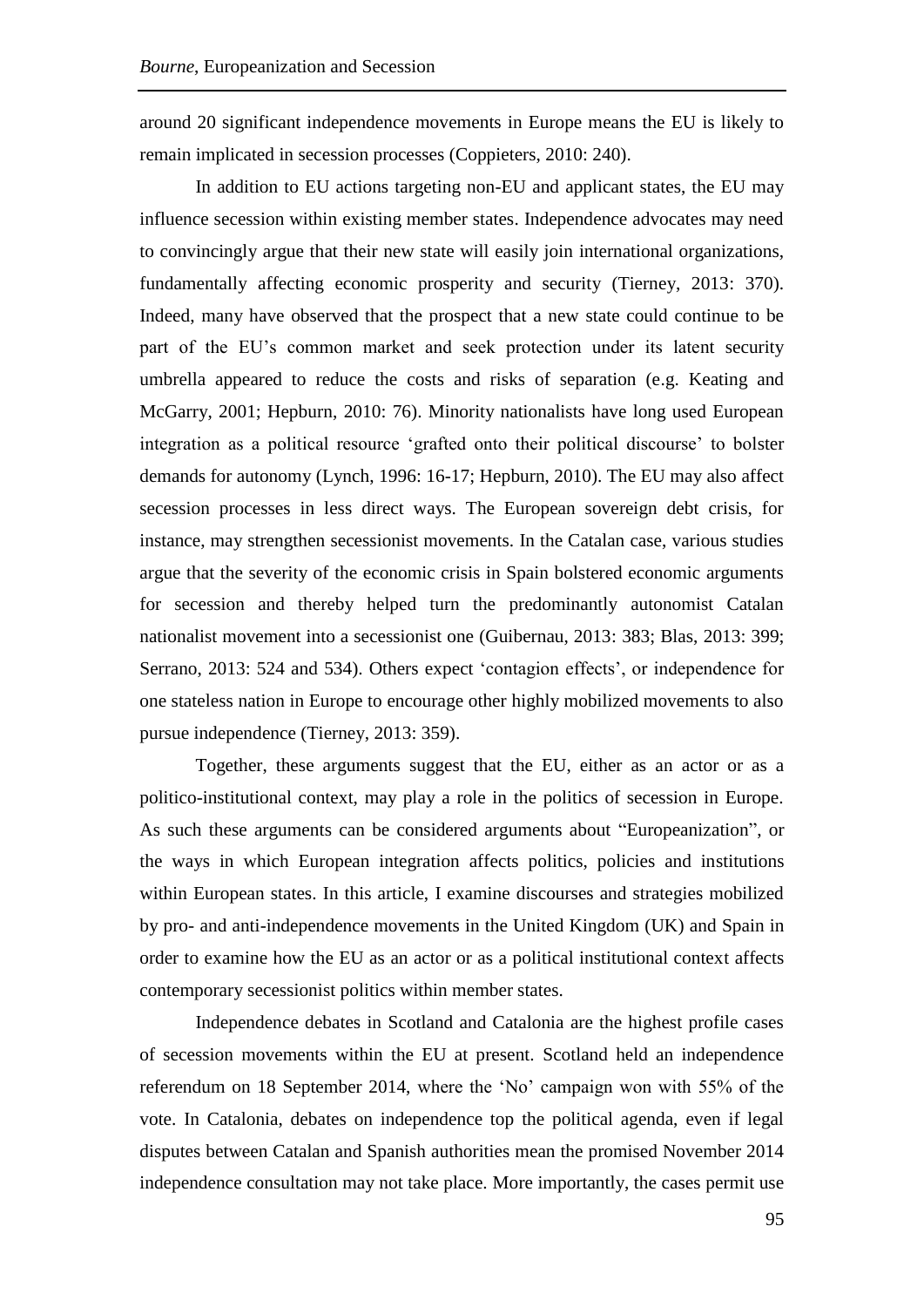of a 'most similar' research design. Both Spain and the UK are longstanding EU members and leading advocates of independence in both Catalonia and Scotland favour immediate EU membership. These are cases, as Guibernau puts it, where a form of 'emancipatory nationalism' has emerged, which is a 'democratic type of nationalism […] defending the nation's right to decide upon its political future by democratic means' (2013: 372).

An advantage of focusing on discourse and political and argumentative strategies is that it acknowledges the importance of public deliberation for secession processes within the EU. In Europe, the break-up of states has taken various forms that included violent civil war (e.g. Yugoslavia), peaceful, but elite-led, negotiations (e.g. Czechoslovakia) and external intervention (e.g. Kosovo and potentially Ukraine). Nevertheless, within EU member states, impetus for the most significant contemporary independence movements is channelled through democratic processes, especially the electoral success of minority nationalist parties and campaigns for independence referenda. Consequently, the public sphere, and democratic process of deliberation therein, have become important fora in which secession outcomes are negotiated. In this context, it is useful to analyse debates on secession as a form of 'practical reasoning' in which agents conduct a critical dialogue to define an appropriate response to the circumstances in which they find themselves in a way that achieves goals realizing their values (Fairclough and Fairclough, 2012: 45). Analysis of secessionist discourse, understood here as 'ways of representing aspects of the world which can generally be identified with different positions or perspectives of different groups of social actors' (*ibid*: 82) can contribute to causal explanations of political outcomes insofar as discourse provides reasons for action (*ibid*: 80 and 95). More specifically, 'discourses provide agents with premises (i.e. beliefs about the circumstances of action, instrumental beliefs, values and goals) for justifying, criticizing, and on this basis, deciding on action […]' (*ibid*: 95).

While the article draws from existing studies highlighting a role for Europe in secession processes, it adopts a predominantly explorative research design informed by "grounded theory". This method aims to develop theory from coding, categorization and comparison of empirical data and this article uses a constructivist variant (Charmaz, 2006). Constructivist grounded theory is particularly suitable for analysis of discourse and employs an "abductive" approach, which permits formulation of empirically-derived, but theoretically-grounded, hypotheses, and thus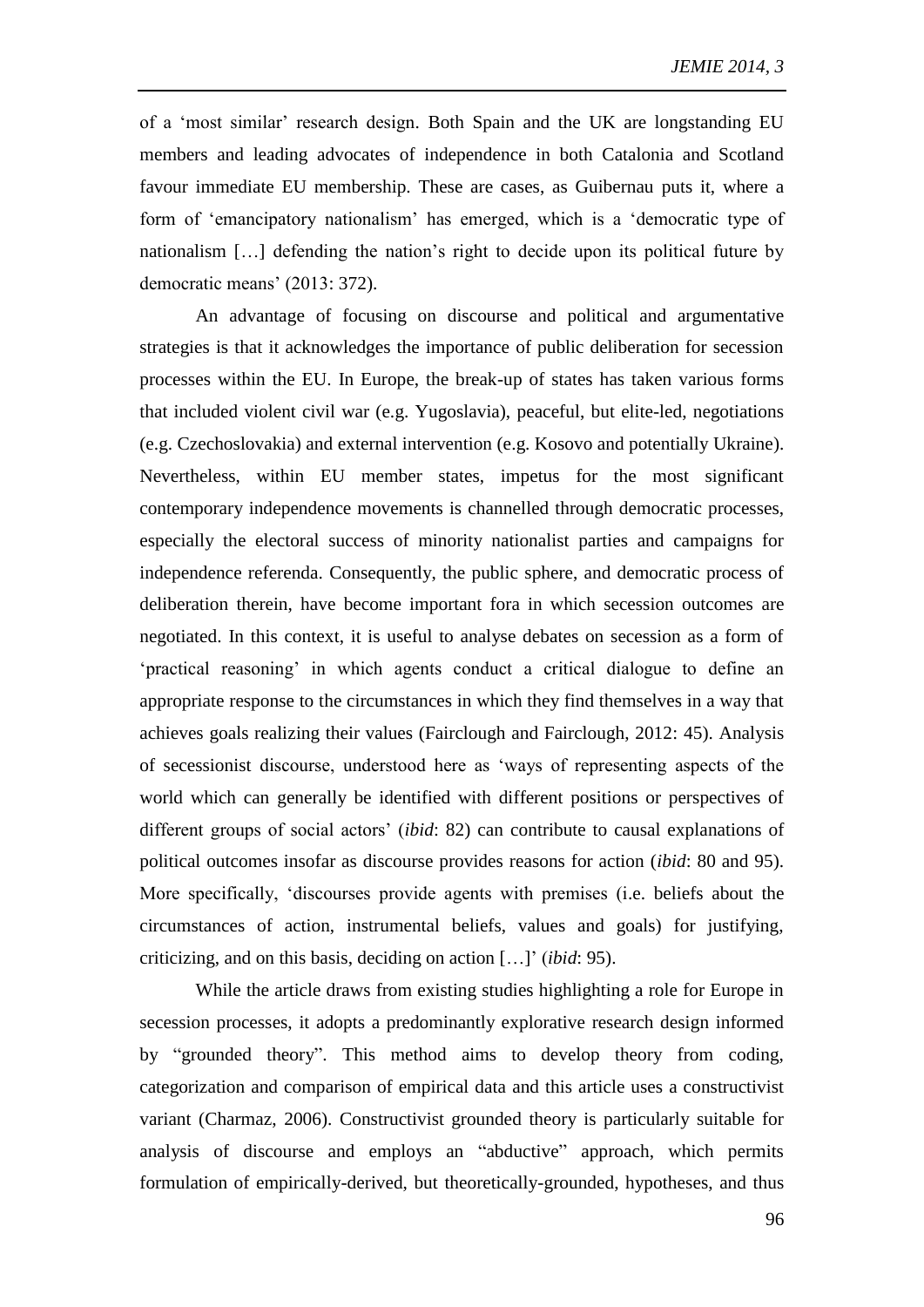avoids important shortcomings of inductive reasoning characteristic of earlier variants of grounded theory (*ibid*: 186). It also has the advantage of providing opportunities to search for new hypotheses explicitly informed by existing theoretical research on Europeanization.

To this end, I analyse references to Europe in public statements by pro- and anti-independence public authorities, political parties and civil society groups in a sample of around 250 newspaper articles drawn from the 'Scottish independence' section of the British daily newspaper *The Guardian* (between 25 May 2012 and 11 March 2014), and the 'Catalan consultation' section of the Spanish daily *El País* (between 24 October 2012 and 22 January 2014). To deal with possible biases in newspaper reporting, I also analyse statements relating to European affairs and independence in pro- and anti-independence campaign websites, posters, pamphlets, public speeches, press releases and documents published by campaign participants. These include: material published by civil society groups—such as the proindependence Yes Scotland (2014a, 2014b, 2014c, 2014d), the Scottish Independence Convention (2014) and Catalan National Assembly (2014a, 2014b, 2014c) and the anti-Scottish independence group, Better Together (2014a, 2014b); major policy statements against independence by the Spanish government (*Gobierno de España*, 2014) and the British government (Her Majesty's Government, 2014); speeches (Salmond, 2013a), policy statements (Scottish Government 2013a), press releases (*Generalitat de Catalunya* 2013a, 2013b, 2013c; 2014a; 2014b; 2014d) and parliamentary declarations (Catalan Parliament 2013) of pro-independence administrations in Scotland and Catalonia.

I begin with a brief discussion of key Europeanization concepts that emerged as relevant in the empirical research. I then turn to examine the efforts of pro- and anti-independence actors to influence the views of EU actors and other (predominantly) European states on the terms of accession for hypothetical Scottish or Catalan states to the EU. The next section examines discursive interventions by EU actors, such as the European Commission president, in domestic secession debates. The final section addresses discursive mobilization of the experience of the European sovereign debt crisis and "lesson drawing" from the experience of other European states to strengthen arguments for or against independence.

I argue that the EU provides a complex web of opportunities and constraints for both pro- and anti-independence movements in the UK and Spain. On the one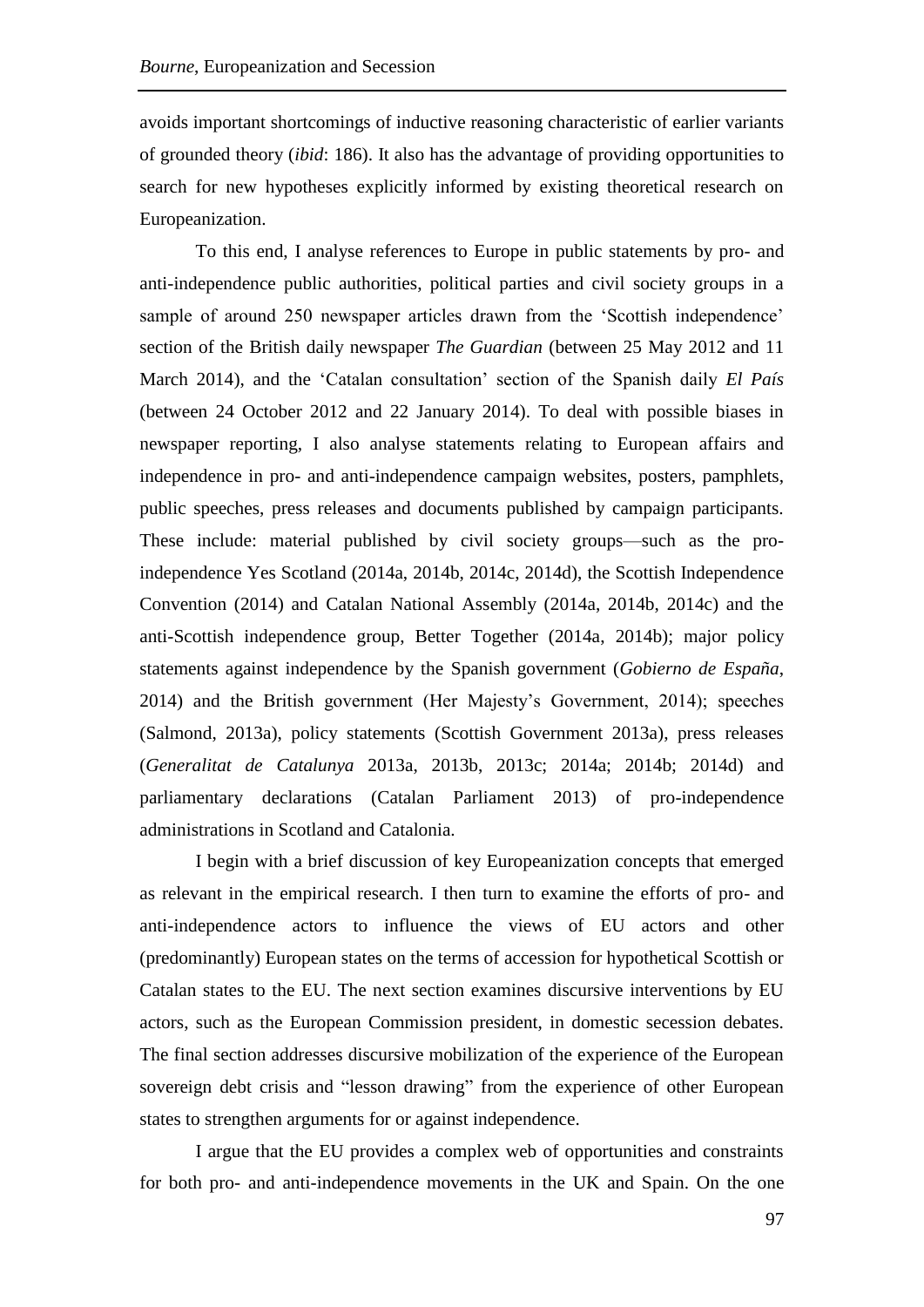hand, the EU's multi-level polity provides opportunities for both kinds of movements to search for allies and to reinforce or challenge dominant discourses in the EU which are unsympathetic to independence movements within democratic states. Furthermore, Europe can be "used" discursively to bolster domestic campaigns through mobilization of negatives images of integration (such as the sovereign debt crisis) and horizontal referencing to positive experiences of secession elsewhere in Europe. Nevertheless, the EU appears to have given more significant opportunities to anti-independence campaigners than to their pro-independence counterparts in both the UK and Spain. Pro-independence actors failed to obtain support from sufficiently authoritative European actors, which refused to assure voters that on the central campaign issue of EU membership, a future independent Catalan or Scottish state would join in a timely manner or on favourable terms.

### **1. Europeanization and secession**

Europeanization research focuses on the impact of European integration—and most often the EU—on the domestic arena, particularly member state politics, policies and institutions. EU treaties do not regulate formation of new states, even if they may affect what happens after a new state is born (Tierney, 2013; Caplan, 2005). As such, the concepts and research strategies associated with a *bottom-up* (rather than a *topdown*) Europeanization approach are more appropriate for this research (Lynggaard, 2011). A bottom-up approach focuses on changes that may occur without "misfit" or "pressure to adapt" to Europe, such as how domestic agents may "capture" or influence EU institutions or policies, or use EU discourse strategically to bring about preferred domestic changes (*ibid*: 23).

During empirical research on discourses and strategies employed by pro- and anti-independence movements in Spain and the UK, four key concepts linked to Europeanization research—opportunity structures, vertical and horizontal Europeanization, and "usages of Europe"—emerged as relevant for addressing the question of how the EU as an actor or as a political institutional context affects contemporary secessionist politics within member states. The most fundamental of these concepts is that of "opportunity structure" which draws on a scholarly analysis of social movements (Gamson and Meyer, 1996; Kriesi, 2007). It focuses on the effect of exogenous factors—i.e. the social, political or institutional environment in which groups operate—on the activities, influence and organization of collective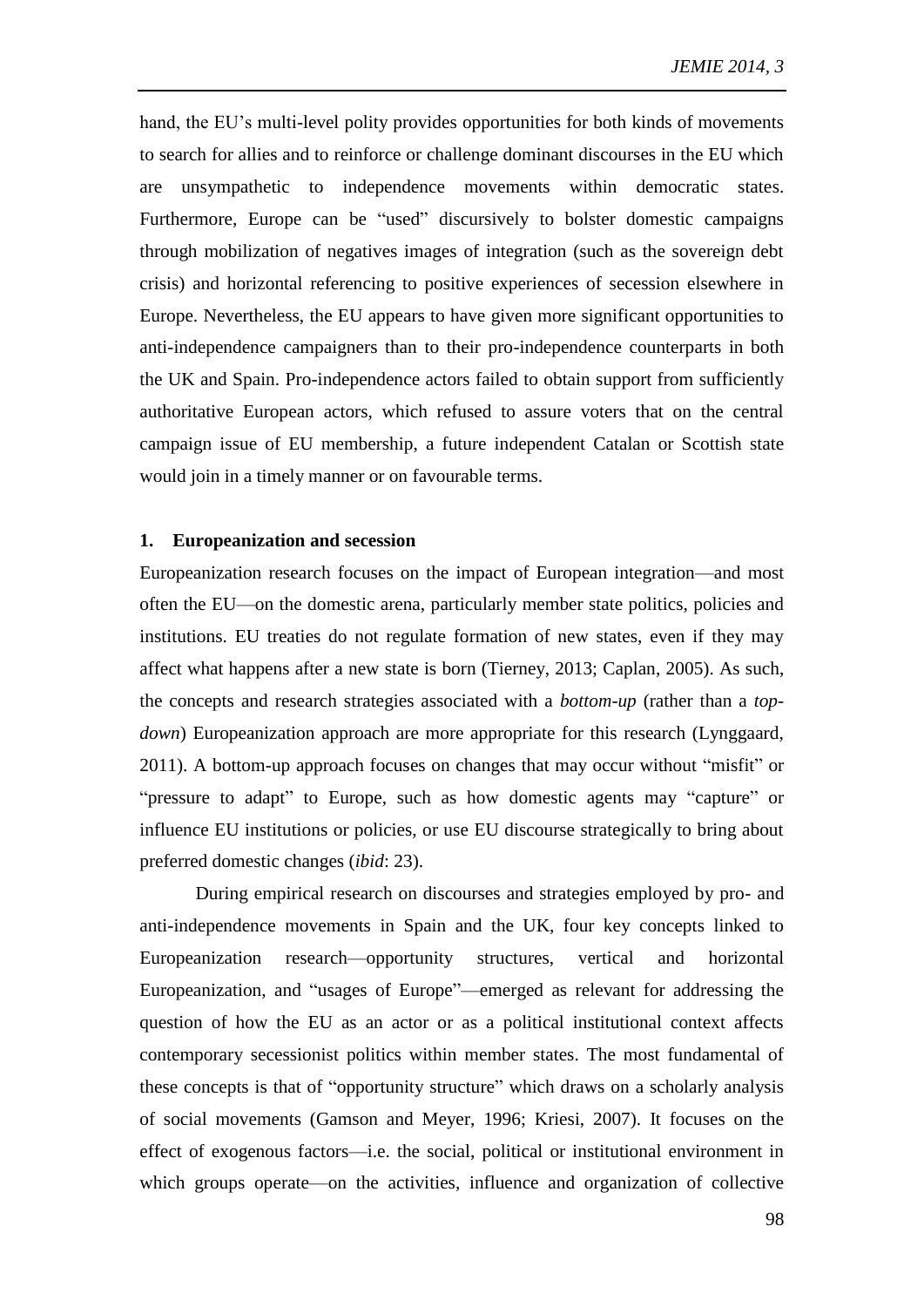actors. Change in the external environment can alter the "structure of opportunity" for political action by enhancing or inhibiting prospects for mobilization, affecting the types of claims advanced or strategies pursued and the likely influence of collective actors.

The notion that the EU, like other phenomena external to political movements, may provide opportunities and constraints which influence the conduct and success of those movements, provides the basis for operationalizing the core notion of "European integration effects" at the heart of the research question. In other words, in order to understand *how* European integration affects contemporary secessionist politics within EU member states the following research question can be posed: *to what extent is European integration an opportunity or a constraint for contemporary secessionist movements and their opponents?*

The concept of "vertical Europeanization" focuses on institutional opportunity structures and the implications of the EU's multi-level polity for mobilization and alliance building between domestic and extra-state actors. Developed in work on the Europeanization of the public sphere (Koopmans and Erbe, 2003; Koopmans and Statham, 2010), vertical Europeanization involves 'communicative linkages between the national and the European level' (Koopmans and Erbe, 2003: 6). In *top-down* vertical Europeanization, 'European actors intervene in national public debates in the name of European regulations and common interests'. In the *bottom-up* variant, 'national actors address European actors and/or make claims on European issues' (*ibid*).

A role for the EU as an actor in domestic secession processes—and thus a rationale for '*top-down' vertical Europeanization*—is bolstered by new states' need to be recognized by existing states to obtain the privileges the international community accords with statehood. In theory, if not always in practice, EU co-ordination on recognition gives it a chance to influence the terms of secession (Caplan, 2005). Furthermore, now that Scottish and Catalan voters in particular have been asked to decide whether or not they want independence—in Scotland in a referendum, and in Catalonia, in the context of high-profile public debates—pro-independence campaigners have sought to authenticate the hypothetical argument that EU membership reduces uncertainty and costs of independence for small European states. Institutional rules empowering a variety of European actors in decisions about the enlargement of the EU—especially the European Commission and the European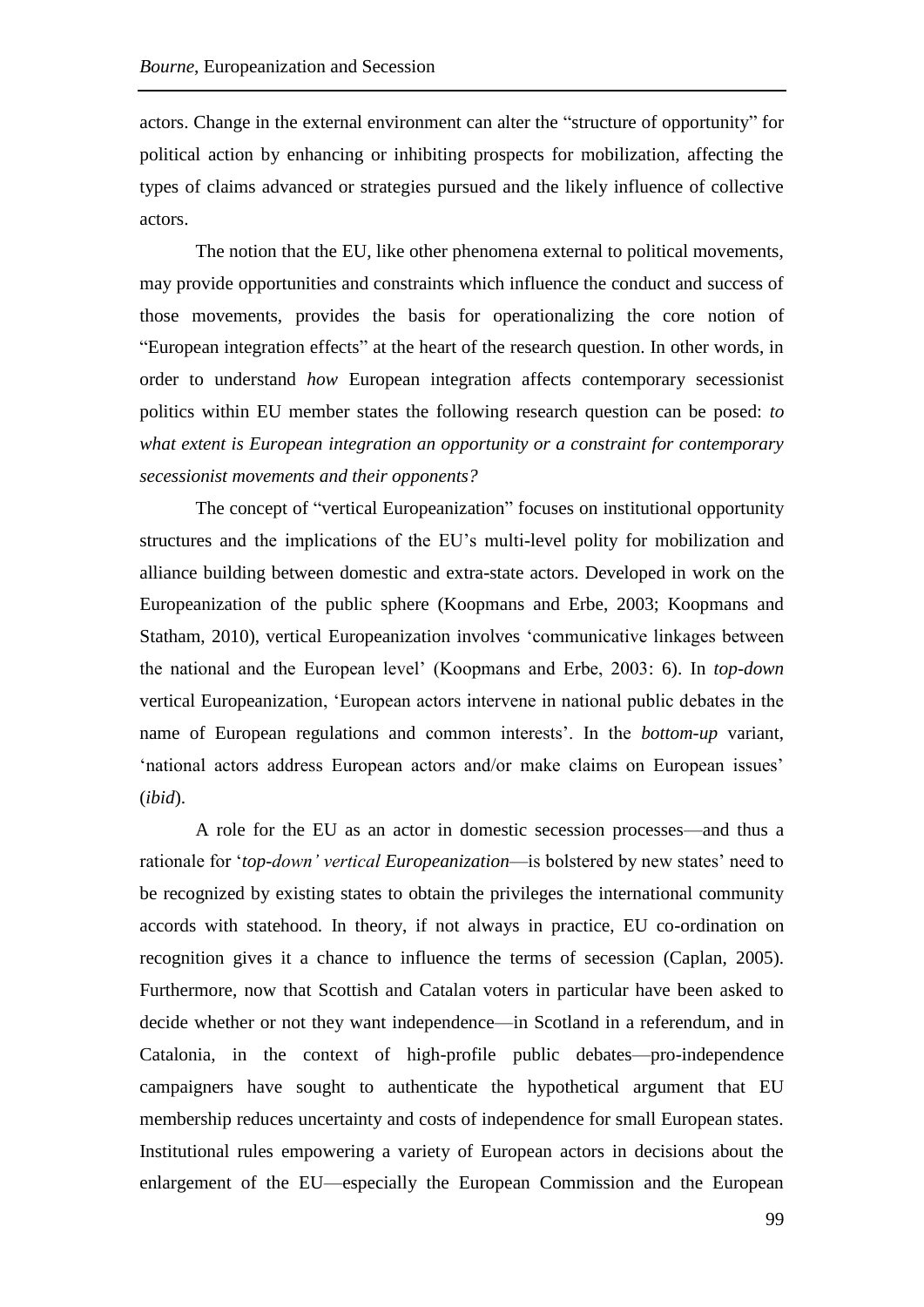Parliament, and national governments—make these actors authoritative arbiters in efforts to determine whether or not the EU will, in fact, facilitate independence. So far, the EU has not dealt with a situation where a new state separating from the territory of an existing member state seeks EU membership, and among legal scholars there is disagreement about the appropriate procedures for this unprecedented situation. Where EU membership is raised as an issue in independence debates, the views of actors likely to have a say in future accession processes may have significant implications; voters are likely to take those views into account when weighing up the likelihood that a new state will join the EU quickly and on favourable terms.

In secession processes, domestic actors may thus have incentives to develop such *"bottom up" vertical Europeanization* strategies to try to influence the views of European actors that may have a say in future accession processes. Furthermore, domestic actors on either side of secession debates may have an incentive to try to reinforce or reconstruct what Bruno Coppieter (2010) refers to as a developing EU "strategic culture" on secession. He argues that, despite the continuing importance of an individual state's historical experiences and priorities in its decisions on whether to recognize new states, and despite the many differences that emerge among member states when new states ask for recognition, the EU has developed a "strategic culture" on secession. This strategic culture is characterized by preferences for regional selfgovernment models respecting territorial integrity, for reformist and democratic (rather than violent secessionist) movements and "just cause" over "democratic choice" rationales for secession (2010: 255). Catalan and Scottish independence movements clearly go against EU preferences for regional self-government models respecting territorial integrity and against secession for reasons of 'democratic choice' and thus have incentives to try to alter this discourse. On the other hand, their opponents may mobilize it to bolster domestic anti-independence campaigns.

Arguments focusing on the impact of discursive opportunity structures can be developed further with reference to theoretical work on "usages of Europe" (Woll and Jacquot, 2010) and horizontal Europeanization (Koopmans and Erbe, 2003; Koopmans and Statham, 2010). The concept of "usages of Europe" asserts that the 'EU can become a vector of change by providing new resources, references and policy frames, which national actors use strategically' (*ibid*: 113). In essence, the concept aims to highlight 'how actors engage with, interpret, appropriate or ignore the dynamics of European integration' through 'social practices that seize the EU as a set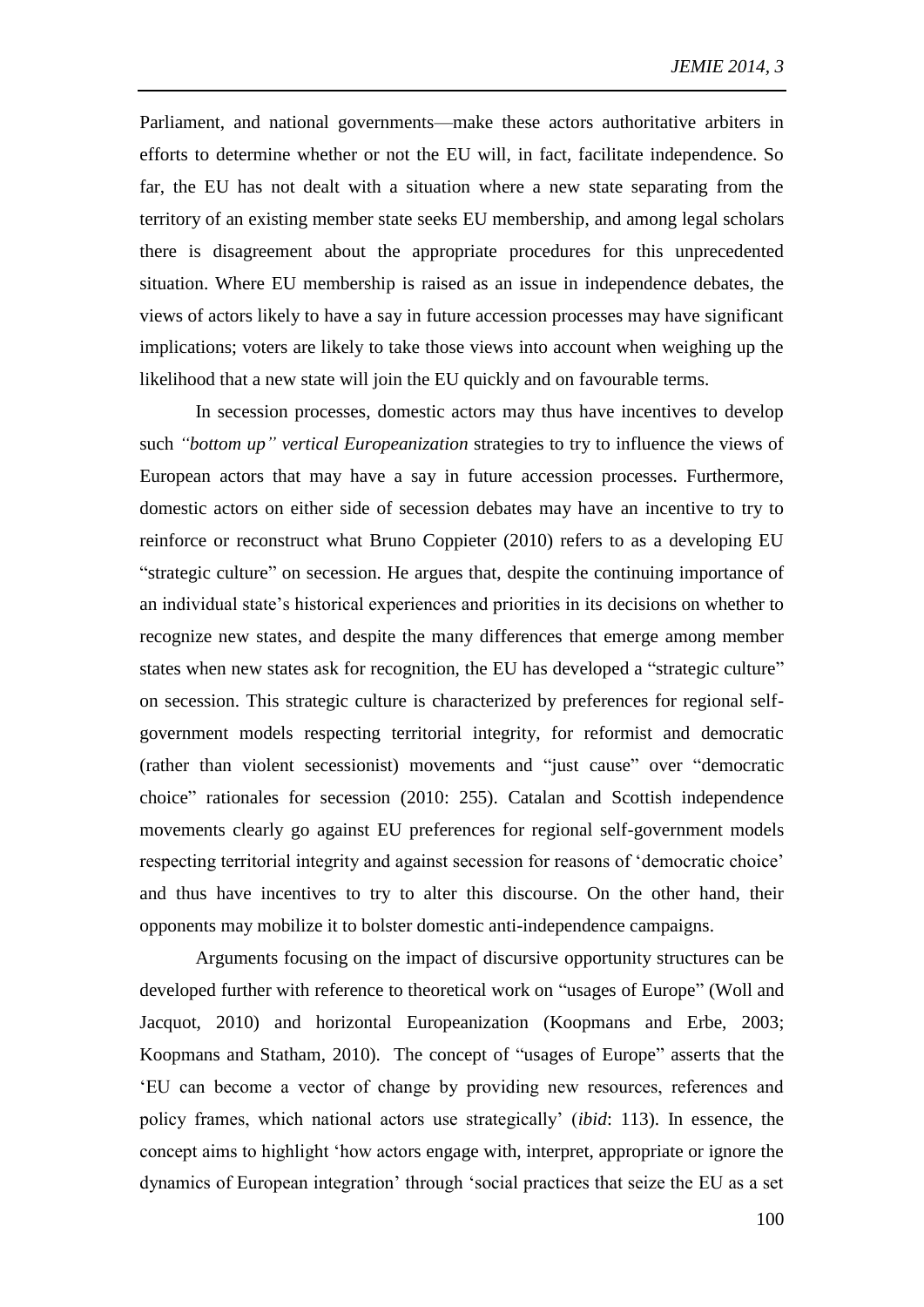of opportunities' (*ibid*: 116). As the following analysis shows, for instance, this concept is relevant for understanding how domestic actors mobilized arguments about blame for, and responsibility to respond to the consequences of, the financial crisis in Europe in debates about secession. It is also helpful for understanding forms of strategic usage of Europe which took the form of what Koopmans and Erbe (2003) and Koopmans and Statham (2010) define as *horizontal Europeanization*, which involves *'*communicative linkages between different European countries' (Koopmans and Erbe, 2003: 6). Of particular interest here is what the authors define as a 'strong variant' of horizontal Europeanization which occurs when 'actors from one country explicitly address or refer to actors or policies in another European country' (Koopmans and Statham, 2010: 38). Such communicative links may take the form of domestic actors comparing their own situation with that in other countries as well as evaluating developments abroad. As I show below, the concept of horizontal Europeanization helps conceptualize the ways in which references to other secessionist movements may be used to: portray opponents in a negative light, and themselves in a positive light; mobilize participants within domestic movements; project possible future scenarios through reference to "success stories" and undermine the validity of opponent's arguments.

# **2. Lobbying on independence in Europe**

Longstanding experience of mobilization in the EU's multi-level polity and the existence of organizational infrastructure and expertise in both Scotland and Catalonia permitted pro-independence movements to develop bottom-up lobbying strategies, principally focusing on European actors, to respond to difficulties in their domestic campaigns. This included mobilization of transnational networks and attempts to exploit EU treaty provisions permitting civil society actors to petition EU authorities.

In Catalonia, governmental and civil society actors from the pro-independence campaigners developed extensive externalization strategies, mostly but not exclusively focusing on European actors. In addition to mobilizing the expertise of its academic appointees in the *Consell Assessor per a la Transició* (Advisory Council for the National Transition), the Catalan government mobilized dozens of its commercial and diplomatic offices abroad and its secretariat for foreign and European affairs to implement its externalization strategy. In late 2013, the Catalan government sent a letter to all EU heads of state and government and the EU Commission emphasizing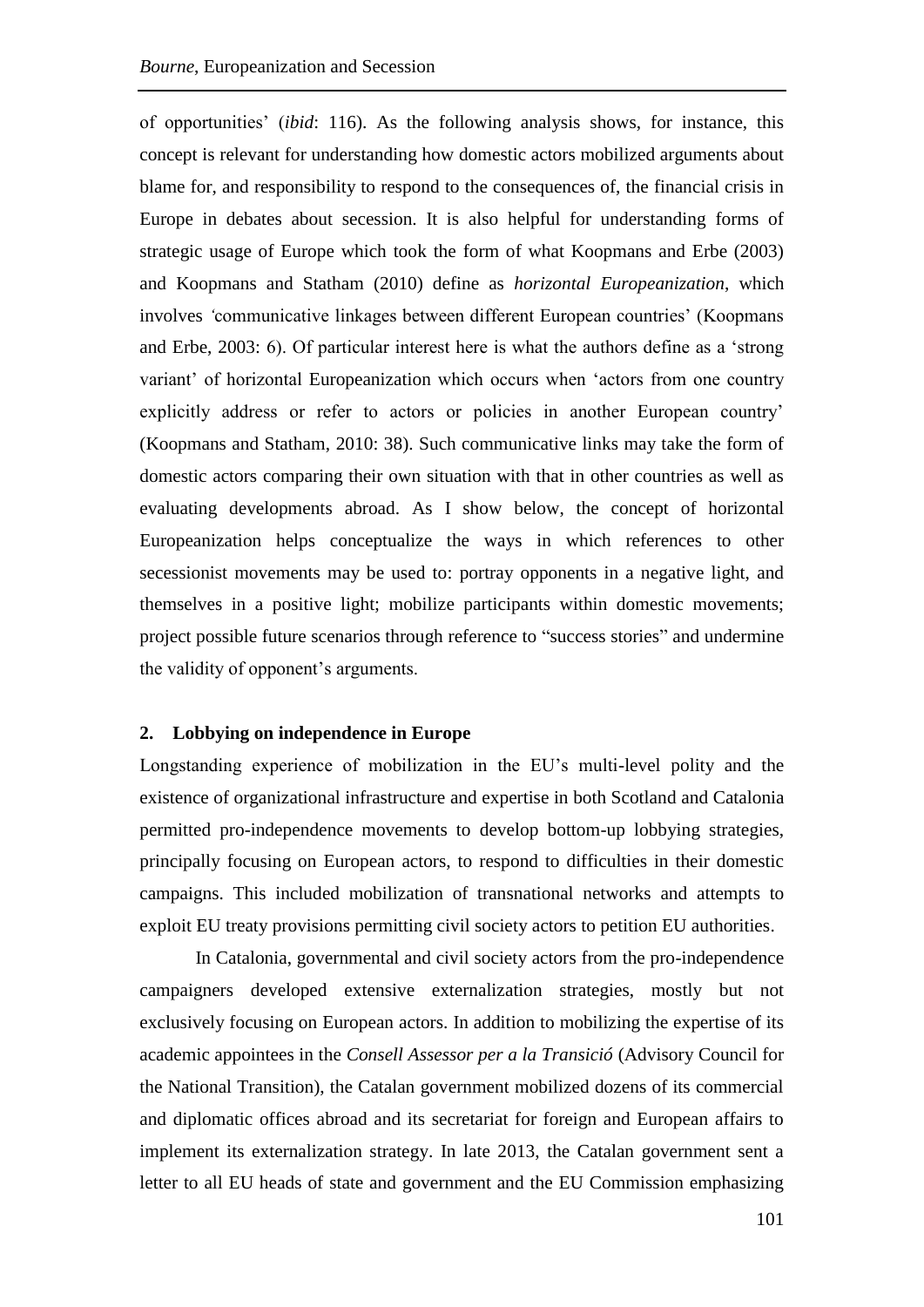the high level of parliamentary and popular support for the referendum; contradicting Spanish government arguments that it was unconstitutional to hold a referendum on Catalan independence; and asking for support for 'a peaceful, democratic and transparent European [referendum] process' (Ríos, 2014). The Catalan government also sent a memorandum to the foreign ministers of 45 countries and ambassadors and consulates located in Madrid (*ibid*; *Generalitat*, 2013b). The content of the memorandum was similar to the letter to heads of state and government, with the notable exception of the memorandum's attempts to counter arguments that Catalonia would 'cease to be a member of the EU overnight' if it separated from Spain. Catalan President Artur Mas exploited the symbolic potential of various visits to EU institutions (Ríos, 2013; Noguer, 2013e) (and foreign states like Israel and India) to allude to the goal of statehood, if not to directly search for supporters. In addition to a media campaign, including articles written by President Mas in major newspapers and meetings with international companies with an interest in the Catalan economy (Bassets, 2014), the Catalan government created an "amateur" diplomatic service, involving various municipal governments and private organizations, to make the case for Catalan independence abroad (Noguer, 2013c).

Pro-independence civil society organizations, especially the high profile *Assemblea Nactional Catalana* (Catalan National Assembly, ANC), also pursued externalization strategies, not least through the activities of its ten branches in Europe and eight in other, mostly Latin American, countries. In addition to pro-independence videos and pamphlets (including one targeting football fans) in various languages, ANC organized mass pro-independence demonstrations which explicitly pursued, among other things, the goal of attracting wide international press attention (Roger, 2013c). These included the above-mentioned demonstration in Barcelona on Catalan National Day (the Diada, 11 September 2012), which reportedly involved over 1.5 million people and one, a year later, where demonstrators created a human chain stretching 400 kilometres across Catalonia under the slogan "Catalonia road to independence". Furthermore, some 33,070 individuals signed an online petition which required President Obama to take a position on the right of the Catalan people to decide their future through a democratic referendum.<sup>1</sup>

However, the response of the White House to this and other calls for support for an independence referendum show the limited impact of most of these initiatives. Initially, the leading Catalan nationalist parties, *Convergència i Unió* (Convergence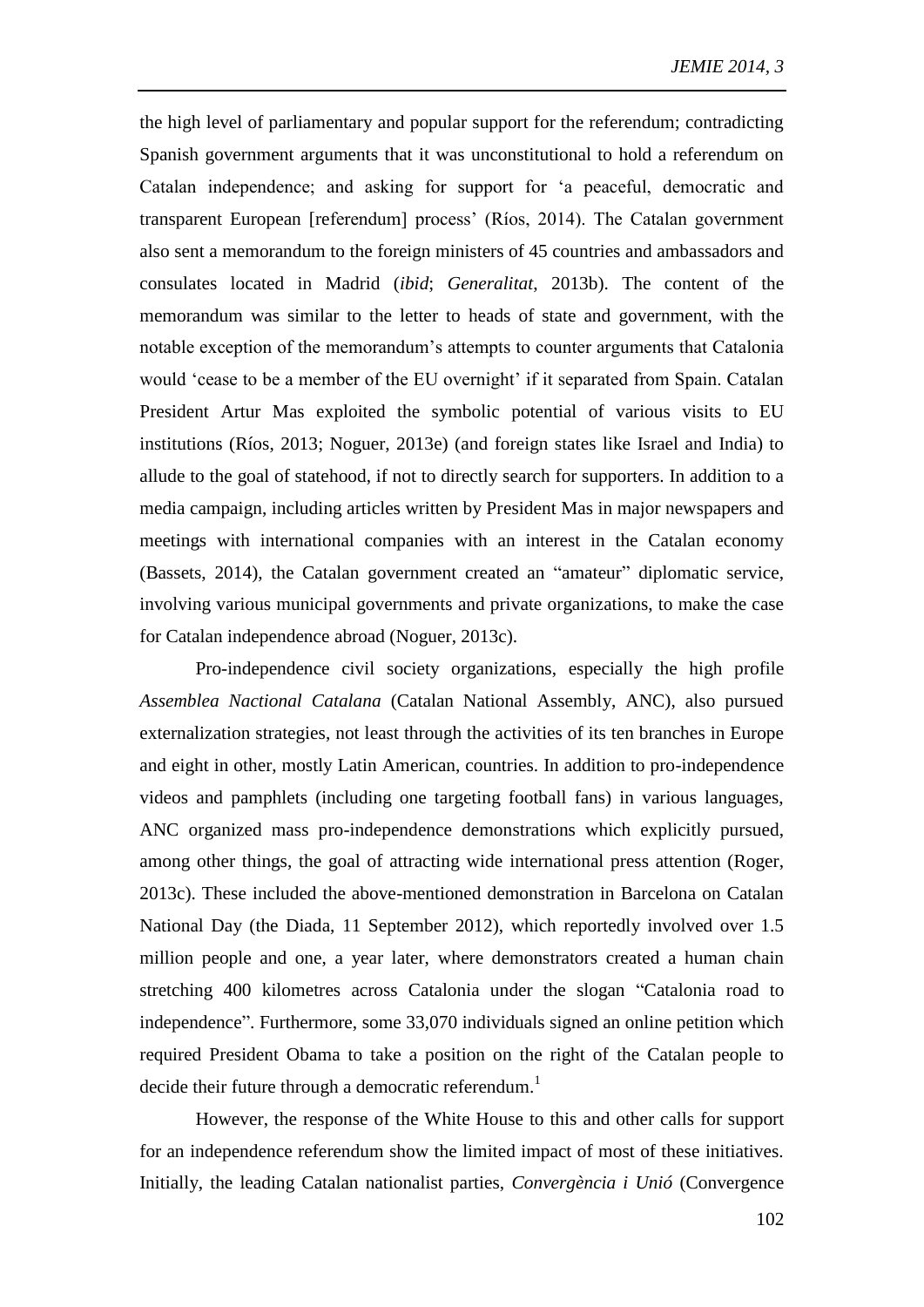and Union, CiU) and *Esquerra Republicana de Catalunya* (Republican Left of Catalonia, ERC), appeared to pursue internationalization with the goal of co-opting European actors, principally through appeals to European legal principles, as intermediaries between Spanish and Catalan authorities (Roger, 2013a; Catalan parliament, 2013). However, it soon became clear that EU authorities and heads of state and government in Europe and beyond were unwilling to play such a role. The White House responded to the Catalan petition recognizing Catalan distinctiveness, but viewed the independence referendum as an internal Spanish matter that should be solved in accordance with Spanish law (Roger, 2014b). Political leaders in France (Cembrero, 2014), the UK and Germany (Müller and Oppenheimer, 2014), as well as Brussels (Roger, 2014a), made similar statements. Catalan government leaders later claimed that the goal of internationalization was to keep the international community informed about events in Catalonia and counter Spanish government claims about the unconstitutionality of an independence referendum, rather than obtain explicit statements of support from international actors (*El País*, 2013a; Noguer 2013d).

In addition to wide international coverage of mass demonstrations like the Diada in 2012 and the Human Chain in 2013 (by, for example, *The New York Times*, CNN, the BBC and Reuters), one (short-lived) success came when Lithuania Prime Minister Algirdas Butkevicius affirmed, in reference to the Catalan case, that each country had 'a right to self-determination' and 'should find their own way'. He also compared the 2012 Catalan Human Chain with a similar protest in the Soviet Union in 1989. Pointing out that Lithuanians elaborated their own legal framework to proclaim their own independence, he also stated 'I welcome all peaceful forms to express solidarity of peoples and self-determination' (*El País*, 2013c). The Latvian Prime Minister Valdis Dombrovskis also appeared to support recognizing a new independent Catalan state (*El País*, 2013b).

However, the Spanish foreign minister called in the Latvian and Lithuanian ambassadors to explain the statements, and governments from both countries subsequently retracted them, rejecting any interpretations that might lead to comparisons between the Soviet occupation of the Baltic States and the situation in Spain (*El País*, 2013d). These actions were part of a broader strategy to counter Catalan efforts to externalize independence debates. The Spanish foreign minister was reported to have intensified contacts with his counterparts abroad and to have called ambassadors from all EU countries (González, 2013) to explain the government's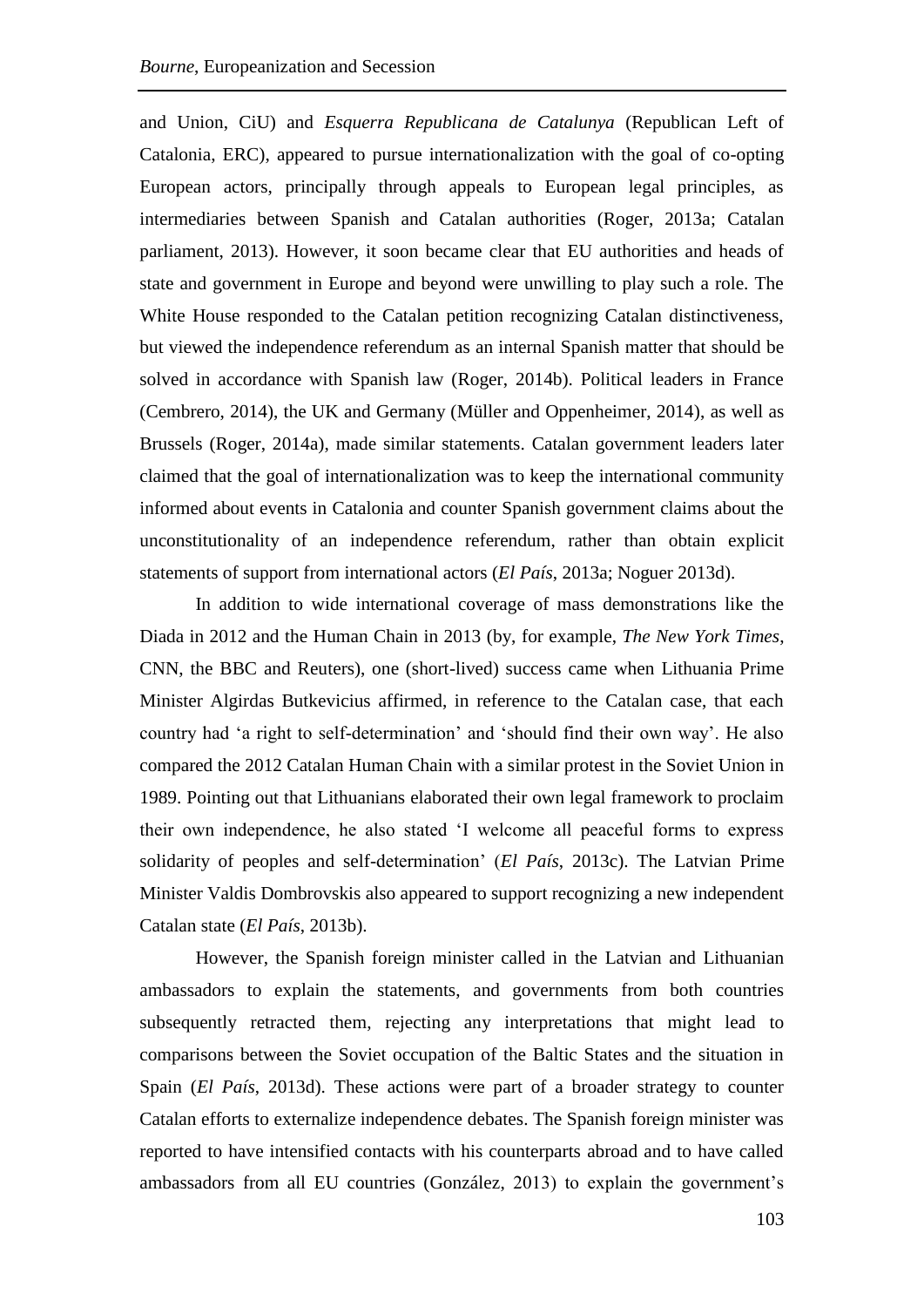position on Catalan secession. Bilateral contacts, especially with French President François Hollande (Cembrero, 2014) and British Prime Minister David Cameron (Culla, 2013), culminated in public confirmation that these governments supported key elements of the Spanish government's position, especially the "domestic" nature of the issue and the need for Catalonia to reapply for EU membership in case of secession. The Spanish Ministry for External Affairs and Cooperation produced a 210-page report to the Catalan externalization strategy, which was sent to over 200 Spanish embassies and consulates (*Gobierno de España*, 2014).

The Scottish government also sought to externalize its pro-independence campaign, through, for example, meetings with diplomats in London, Edinburgh and Brussels (Carrell and Kassam, 2013; Carrell and Watt, 2013). The Scottish government was reported to be trying to find allies, especially among smaller Baltic, Scandinavian and East European EU members (Carrell, 2013f). Scottish government ministers made various trips abroad to Nordic and Baltic states to build 'strong, collaborative relationships across Europe in line with our ambition to become a modern, independent country and full equal member state of the EU' (Scottish government, 2013b). The Scottish First Minister, Alex Salmond, and other Scottish government ministers, gave keynote addresses dealing with international aspects of Scottish independence in places such as Hong Kong, New York, Paris and Philadelphia. In a high profile, symbolically significant, speech in Bruges in April 2014, Salmond sought to counter doubts about the likelihood of an independent Scotland staying in the EU with the argument that the Eurosceptic turn in British politics, signalled by former British Prime Minister Margaret Thatcher's earlier Bruges speech in 1988, was more likely to take Scotland out of the EU (with the UK) than Scottish independence itself (Salmond, 2014). Although the main proindependence civil society organization, Yes Scotland, described itself as primarily a domestic campaign, $2$  there were externalization initiatives by other groups. Artists from the pro-independence, National Collective, for instance, met with senior party leaders in Denmark in March 2014, resulting in public statements that Denmark would be likely to welcome Scotland into both the EU and NATO, and that membership could be arranged 'overnight' and was a 'mere formality' (Yes Scotland, 2014d). Data collected suggests that the international dimension of the British government's campaign against Scottish independence has primarily focused on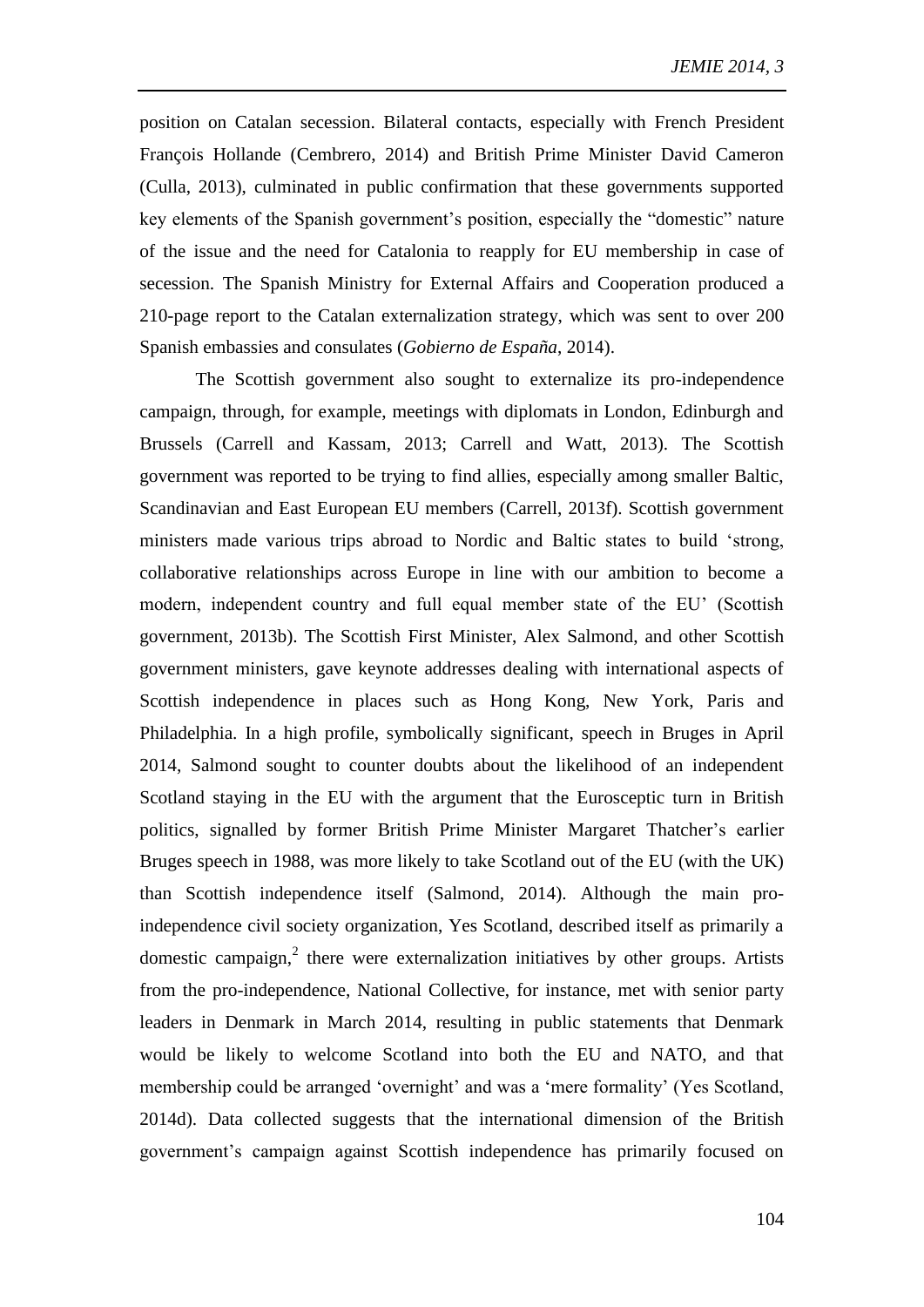issuing joint statements with the Spanish president emphasizing that seceding states must leave the EU (Culla, 2013).

There were also several attempts at transnational collaboration between proindependence campaigners. These included an (unsuccessful) attempt to register a European Citizens' Initiative in favour of 'internal enlargement' in case of secession of a territory within an existing member state.<sup>3</sup> In 2012, the International Commission for European Citizens, involving, *inter alia*, representatives from the Scottish Independence Convention and others from Flanders and Catalonia presented another (also unsuccessful) European Citizens' Initiative to enshrine the universal right of self-determination within the EU's legal framework.<sup>4</sup> Pro-independence groups from Catalonia, the Basque Country, Scotland and Flanders formed the European Partnership for Independence to co-ordinate international actions and promote the right to self-determination.<sup>5</sup>

# **3. Intervention of European actors in domestic secession debates**

The mainstream of Scottish and Catalan pro-independence movements favour EU membership after independence and, as such, the views of various EU actors likely to have a say in future accession processes are relevant for persuading voters that a new state will join the EU quickly and on favourable terms. If Scots voted "yes", the Scottish government stated that it expected to begin negotiations with both the UK and EU institutions to agree a 'smooth transition to independent EU membership [which] can take place on the day Scotland becomes an independent country' (Scottish government, 2013a: 220). According to the Scottish government, following the referendum and during negotiations on independence, the Scottish government would have still remained within the UK, and by extension the EU, 'without disrupting the continuity of Scotland's current position inside the EU single market or rights and interests of EU citizens and business in Scotland' (*ibid*: 220). It argued that Scotland's 40-year EU membership meant that Article 49 of the Treaty on European Union (on accession of new states) did not apply in the *sui generis* case of Scotland. Rather, Article 48 could provide for treaty amendment facilitating Scottish membership agreed by common accord of representatives of the member states (*ibid*: 221). The Scottish government also pursued 'continuity of effect', which sought to preserve current obligations (*ibid*: 221), including the UK's budget rebate and opt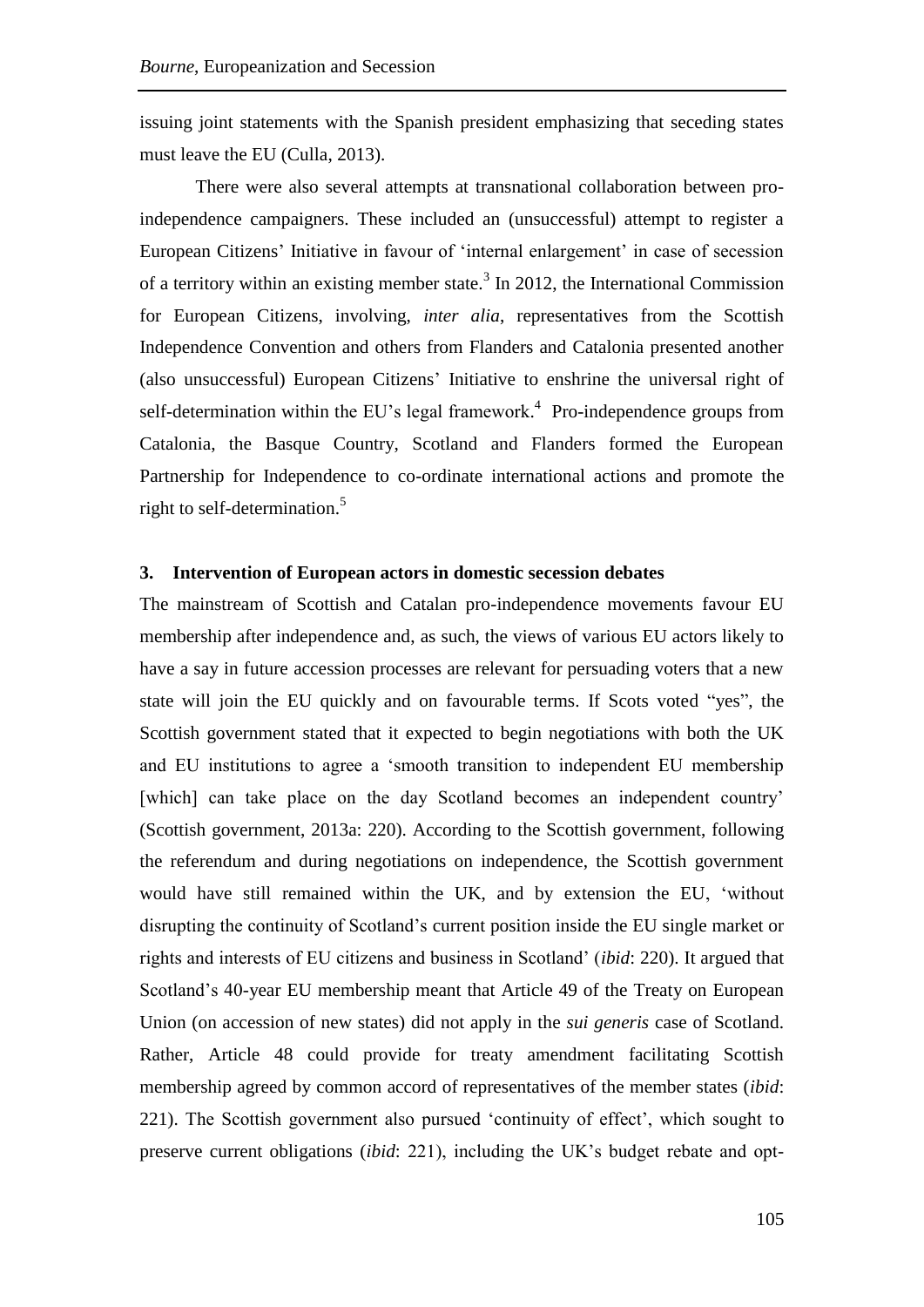outs from economic and monetary union (EMU), justice and home affairs and the Schengen travel area (*ibid*: 222).

Similarly, Catalan nationalist parties unambiguously sought to 'construct Catalonia as a new state within the European framework' (Catalan parliament, 2013; CiU and ERC, 2013), an ambition that was also articulated during mass rallies, like the 2011 Catalan national day demonstration under the slogan "Catalonia, a new state in Europe". Catalan independence campaigners expected the EU to take a flexible approach as a result of for Catalonia's long-standing EU membership and the *sui generis* nature of the independence processes (*Generalitat*, 2013b; Catalan National Assembly, 2014a; Noguer, 2013c). In an appeal to the "democratic principles" of the EU, Catalan pro-independence campaigners argued that the EU could not deny Catalans their status as EU citizens because they already formed part of the EU. The Catalan government also argued that the EU would not hesitate to accept Catalonia as a member given its economic strength.

Although refusing to comment on individual cases, and claiming neutrality in a "domestic" matter, EU institutional representatives nevertheless contradicted the assumption that states seceding from existing members would automatically become EU members. Commissioners repeatedly outlined the view spelt out by Commission President José Manuel Barroso in a December 2012 letter to the UK's House of Lords:

[...] a new independent state would, by the fact of its independence, become a third country with respect to the EU and the Treaties would no longer apply on its territory. Under Article 49 of the Treaty on European Union, any European state which respects the principles set out in Article 2 of the Treaty on European Union may apply to become a member of the EU. (*The Scotsman*, 2012)

This position was both widely disseminated and restated on many occasions by other EU actors (see e.g. HM Government (UK), 2014; Roxburgh, 2013; Roger and Pérez, 2013; Abellán, 2014; *El País*, 2013e), including Vice President of the European Commission, Joaquín Almunia (*El Páis*, 2012), internal market Commissioner Michel Barnier (Roger and Pérez, 2013) and European Council President Herman van Rompuy (Cué, 2013). EU support for anti-independence positions was also expressed symbolically, in events such as press conferences. For example, President of the European Council Herman van Rompuy was willing to restate the position at a press conference in Madrid alongside Spanish Prime Minister Mariano Rajoy on the day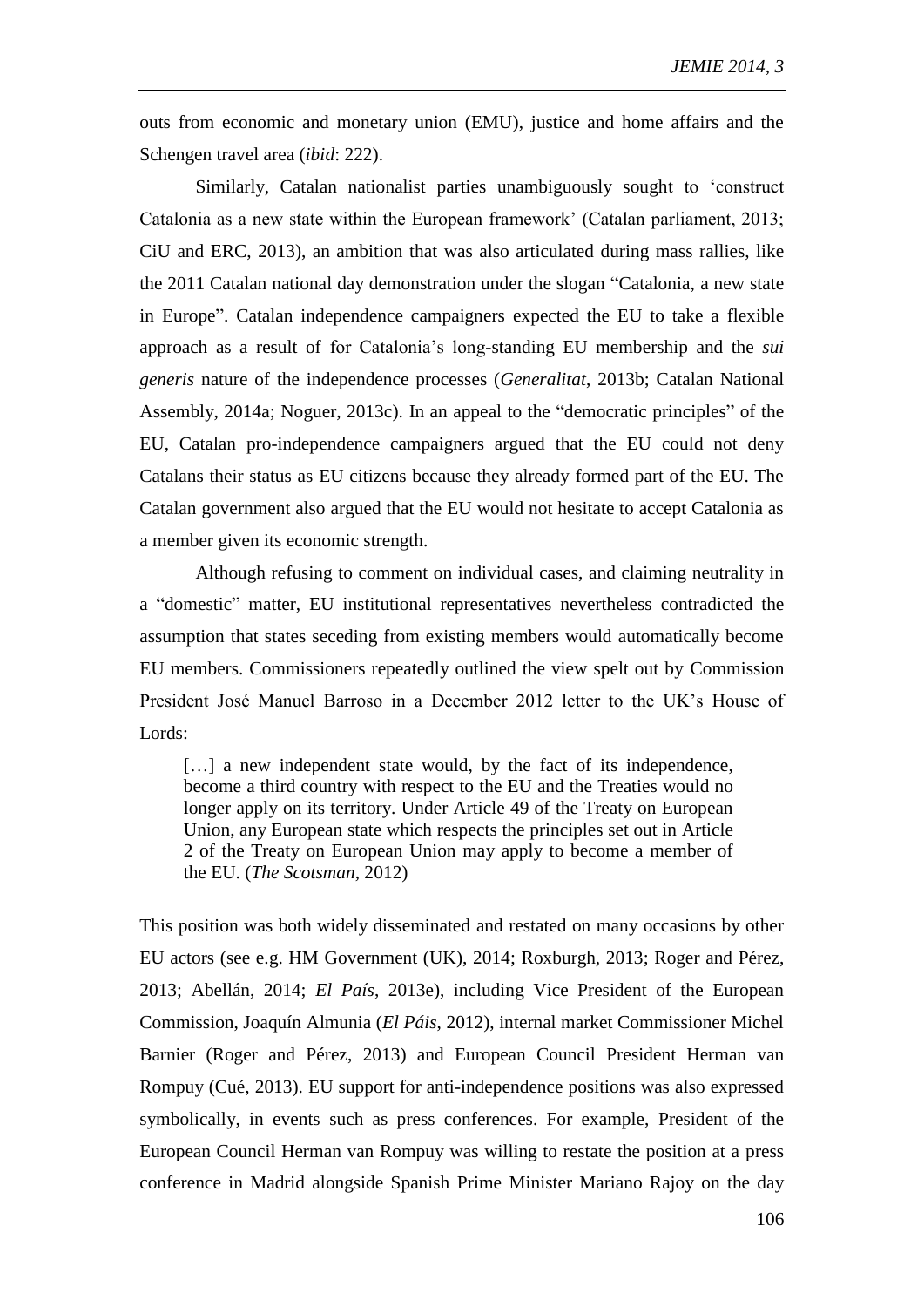Catalan nationalists announced a date and referendum question for an independence consultation (Cué, 2013).

Their statements bolstered the position of the anti-independence movement in Spain and the UK. It permitted, for instance, Spanish Prime Minister Mariano Rajoy to universalize EU-related arguments against independence: he claimed the view that Catalonia would not immediately join the EU was a position that was 'clear to me, as it is for everybody else in the world' (Carrell, 2013f). Similar universalizing formulas were employed by UK government representatives (Carrell and Kassam, 2013). Furthermore, Barrosso's and Van Rompuy's statements were cited, alongside other experts, in major British and Spanish government reports outlining purported costs of independence (HM Government (UK), 2014: 62; *Gobierno de España*, 2014: 105; 214).

The possibility that new states might face several years of limbo between independence and EU accession, and that they might need to renegotiate membership terms, led to the identification of additional problems. Other member states might disrupt accession negotiations or veto favourable accession terms, especially those (like Spain) with significant independence movements (Gutiérrez, 2013; Carrell and Kassam, 2013; HM Government (UK), 2014, 55; Abellán, 2013a; *El País*, 2013b). Catalonia's euro membership might be compromised (El Páis, 2012; Abellán 2013a). Furthermore, other problems raised in debates included the possibility that Catalonia might have to reintroduce customs posts when forced to leave the Schengen Area and lose access to EU cohesion funding, while its citizens might lose the automatic right to move freely, or work and study, in other EU countries (Abellán, 2013a; Roger and Pérez, 2013).

In Scotland, the unpopular prospect that an independent state would be obliged to join the EMU was raised repeatedly (Carrell and Watt, 2013; Carrell and Kassam, 2013; HM Government (UK), 2014: 65). By remaining part of the UK, Scotland would be covered by the UK's euro opt-out. Doubts were raised about whether a new Scottish state had to join the EU's border-free Schengen Area, and thus introduce border controls between Scotland and other parts of the UK, as were doubts about whether Scotland would be able to keep a share of the UK's annual EU budget rebate.

### **4. The "Eurozone crisis" and lessons from other small nations**

As an indication of the complexity of Europeanization effects on the politics of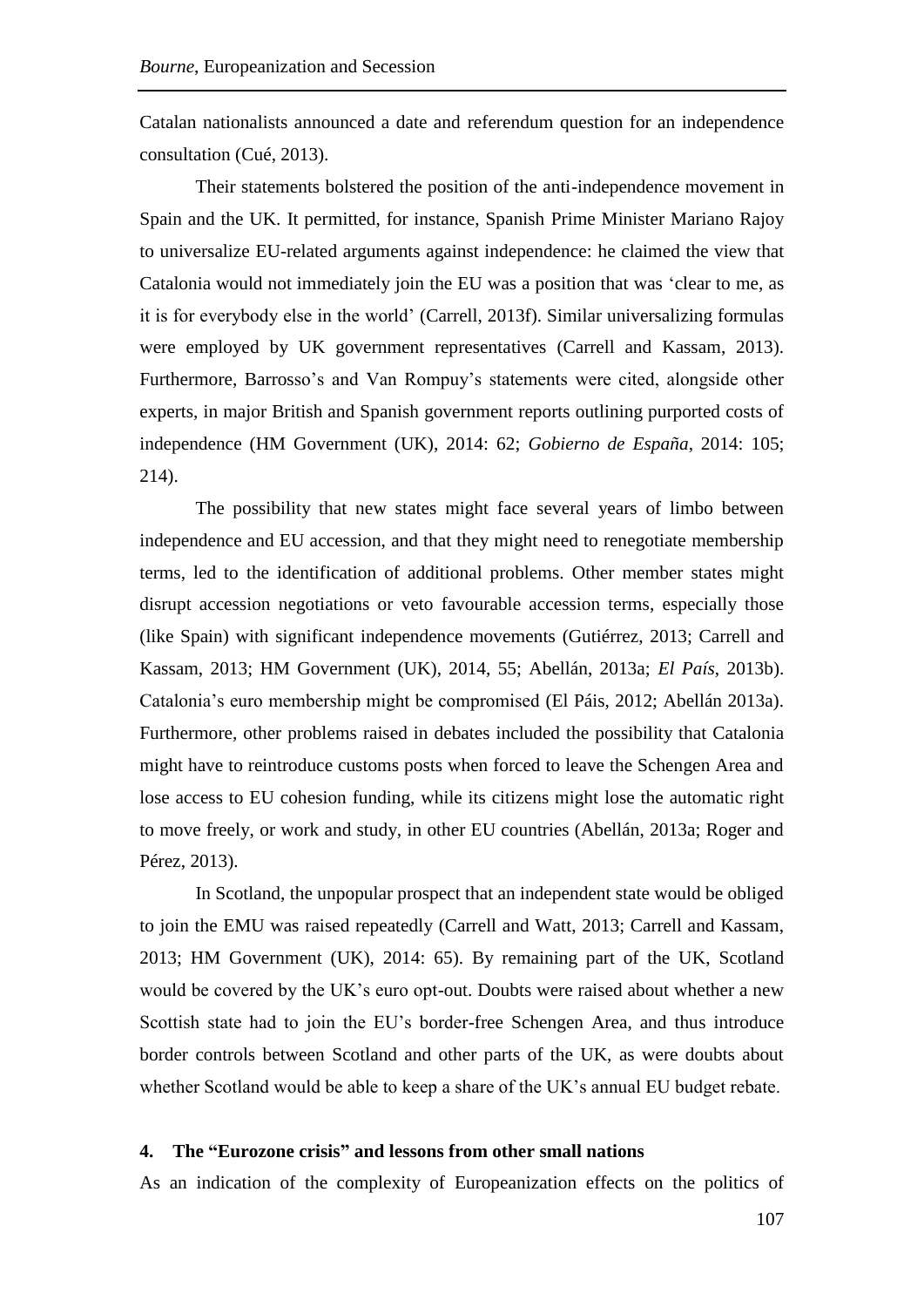secession within EU member states, analysis of independence debates in the UK and Spain suggest that discursive usages of Europe can provide both opportunities and constraints for participants in secession processes. Below I outline two of the most prominent arguments employed during secession debates, which drew on "images of Europe" and involved "lesson drawing" from other European states

## **4.1** *The Eurozone crisis*

Both pro-independence and anti-independence advocates used negative experiences of the economic crisis in Europe to bolster arguments for their cause. Pro-independence advocates linked the depth of economic problems in their territory to central government handling of the crisis and argued that an independent Catalan or Scottish state would have responded better. Defending spending cuts introduced by his government, Catalan President Artur Mas argued, for instance, that: 'We didn't make cuts on a whim, they are imposed by Europe and badly distributed by Madrid' (Noguer, 2012a). Similarly, Oriol Junqueras, leader of the Catalan nationalist party *Esquerra Republicana de Catalunya* (Republican Left of Catalonia) claimed 'the only way out of the economic situation for Catalonia is for the community to have a state' (Roger, 2013e). Similar arguments were made in Scotland, which is not part of a Eurozone state, but is part of a state with a government committed to reducing public spending to cut public deficits. The Deputy First Minister of Scotland, Nicola Sturgeon, argued that despite Scottish government efforts to mitigate central government welfare cuts, the current devolution settlement severely limited its scope for more radical action and the 'only solution is for this parliament to have full powers of independence so that we can devise policies to benefit the Scottish people and ensure fair and decent support for all' (Carrell, 2013d). First Minister Alex Salmond expressed similar sentiments (Carrell, 2013a).

Anti-independence advocates also appealed to the crisis context. Leaders of the anti-independence *Partido Popular* emphasized the inappropriateness of launching an independence process during such a severe economic crisis (Garea, 2012) while they, and others, expressed the fear that political instability and tensions created by independence debates could deepen the crisis (Manetto, 2013; and Noguer 2012c). Similar arguments were made by Scottish anti-independence campaigners and British Prime Minister David Cameron (Carrell, 2013c). In Catalonia, such arguments were sometimes accompanied by the argument that the independence consultation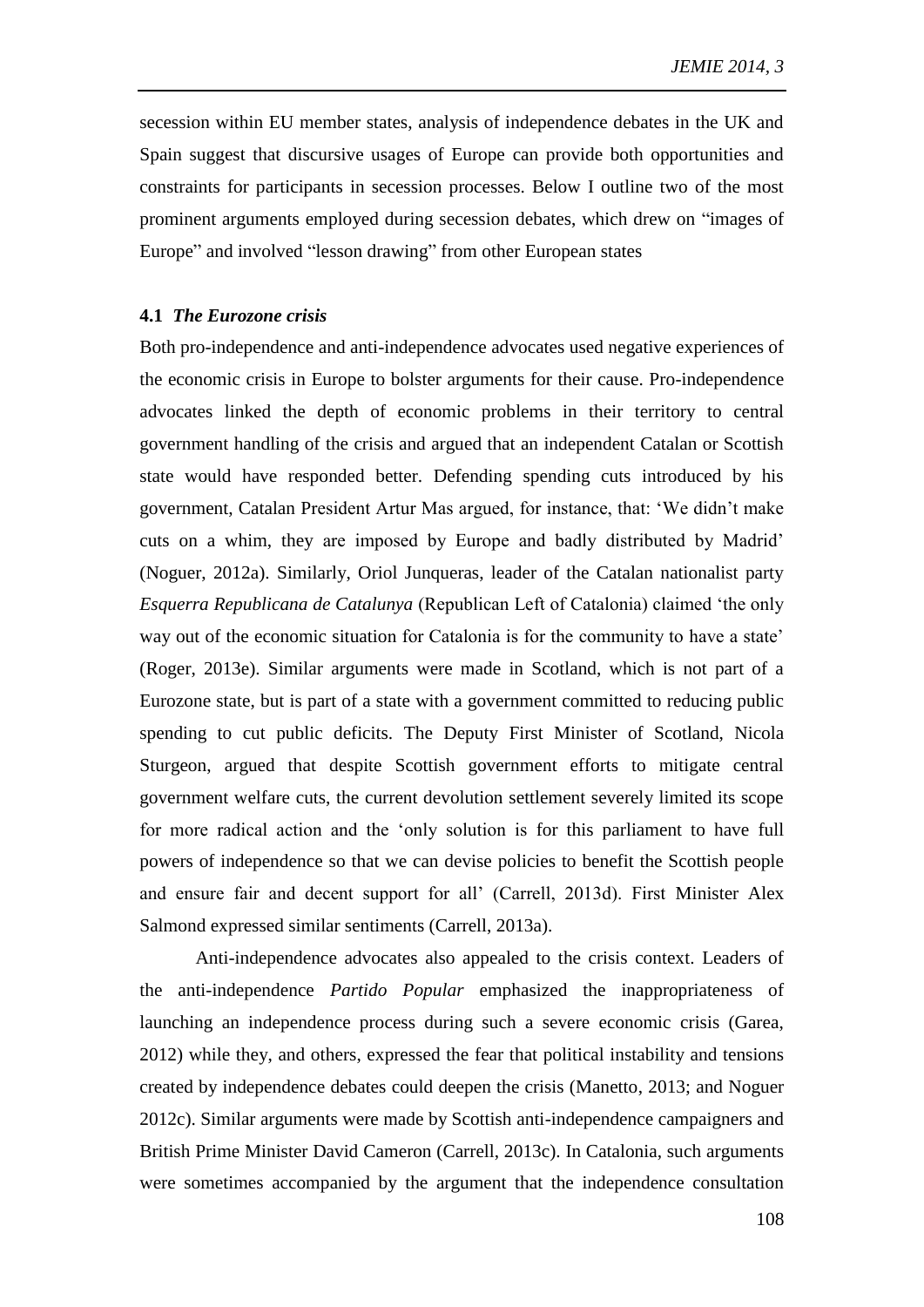was a strategy employed by Catalan nationalist elites to distract attention from unpopular Catalan government cuts and economic downturn (Noguer 2012b, Pereda 2012).

However, one of the most prominent examples of how Europe was employed discursively to undermine arguments for independence can be found in the UK case. Here anti-independence campaigners relied 'on the 'image of Europe' to communicate implicit content' (Woll and Jacquot, 2010: 113-115). The Scottish government proposed maintaining a currency union with the rest of the UK in case of independence, in which 'monetary policy will be set according to economic conditions across the Sterling Area with ownership and governance of the Bank of England undertaken on a shareholder basis' (Scottish Government, 2013a: 110). The principal challenge to the credibility of the proposal is that the main British parties rejected it, but anti-independence campaigners also sought to undermine proposals for a Scotland-UK currency union by mobilizing negative images in Britain of the EU's currency union. The clearest illustration of this strategy can be found in a pamphlet by the anti-Scottish independence organization, Better Together (2014a). The pamphlet mostly lists quotes from "experts" on problems with what it calls the '[Scottish National Party's] plan for a Eurozone-style currency union', a discursive formula employed repeatedly in the document. Narrations of problems experienced with the EU's currency union were employed to illustrate the purported unworkability of the proposed currency unions between the UK and a future independent state. At least five negative lessons from the European sovereign debt crisis were applied to a future Scotland-UK currency union, in this and other documents analysed. (1) *The difficulties of negotiating and managing (especially in times of crisis) a currency union among independent states* (*ibid*: 2; Carrell, 2013e and 2014). A particular concern in this regard was uncertainty about whether, in a future financial crisis, the rest of the UK would so willingly bail out Scottish banks, as it did in 2008 for the Royal Bank of Scotland and Bank of Scotland (Better Together, 2014a: 4; Carrell, 2013e). In a point emphasized by the Governor of the Bank of England, Mark Carney, in a keynote speech (2) *monetary unions need political union to work* (Better Together, 2014a: 4; Elliot, 2014). This was particularly problematic insofar as it would undermine the goal of Scottish independence. A related point was the lesson that (3) *there are systemic risks in monetary union if some members have less disciplined fiscal policies than other members, which would mean Scotland would*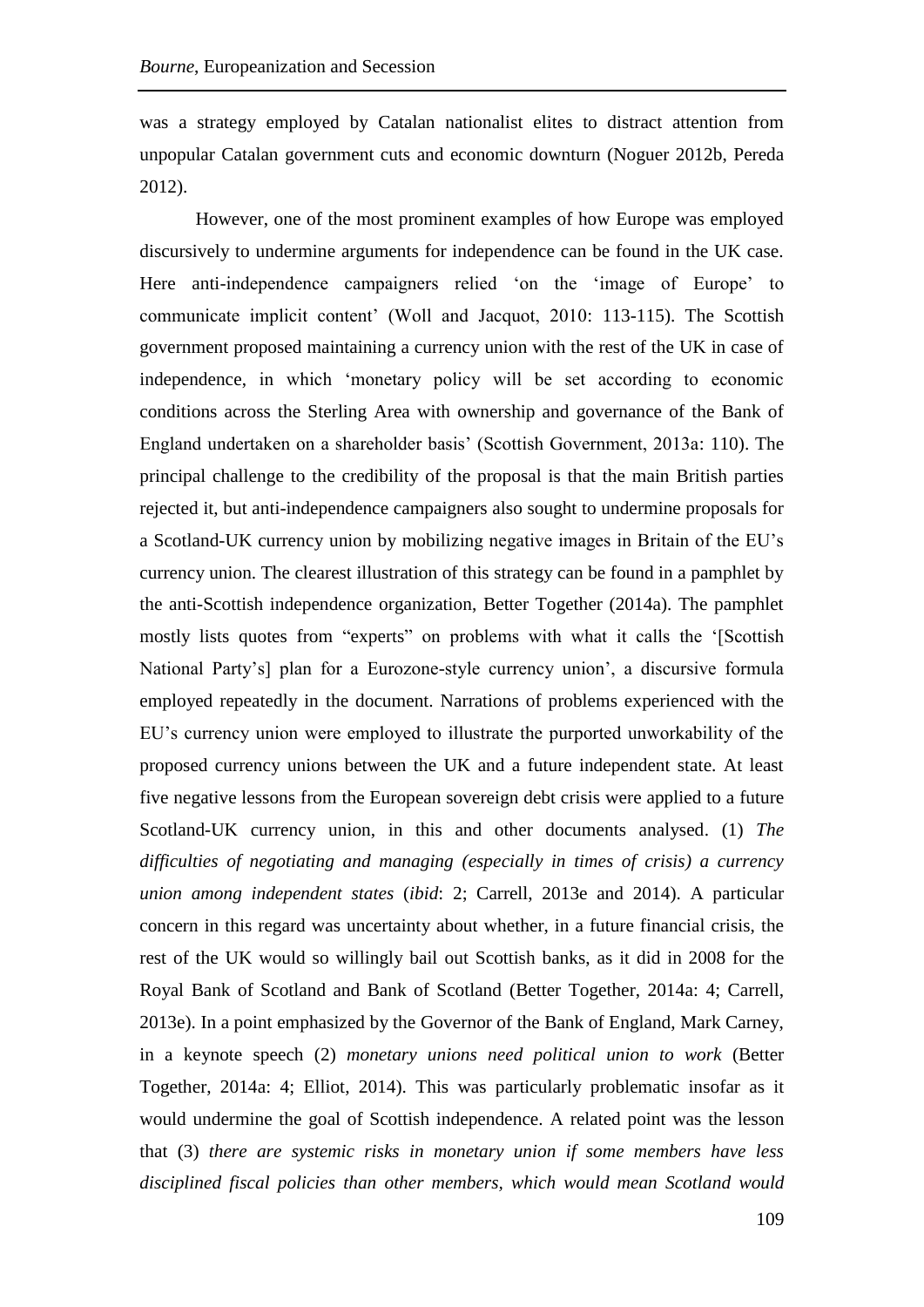*have to accept constraints in its decision-making over fiscal policy* (Better Together, 2014a; Carrell, 2013e). (4) *Market uncertainty about new UK-Scotland currency union arrangements could lead to high volatility and market turbulence, capital flight and high borrowing costs for Scottish authorities* (Better Together, 2014a, 6; Stewart, 2013). (5) *Some small nations have been overwhelmed by the global crisis* (Better Together, 2014b), such as Greece, Ireland and Portugal. As a consequence, the anti-Scottish independence movement argued that, by rejecting independence, Scots would continue to use a currency 'which is one of the oldest and strongest and most successful currencies in the world', one which meant the UK has 'been protected from the worst of the Eurozone crisis'. Moreover, by staying in the UK, '[i]n these economically uncertain times, Scotland has the absolute reassurance that comes from the financial back up of being part of the UK' (Better Together, 2014a, 2).

## **4.2** *Lesson drawing from the experience of other European states*

Analysis of statements by pro-independence campaigners in both Scotland and Catalonia referring to actors or policies in other countries (horizontal Europeanization) suggests that Europe can be used discursively to perform at least six different functions:

- 1) *Portray opponents in a negative light by comparing them with an exemplary other*. For example, pro-Catalan independence campaigners frequently contrasted what they saw as the UK government's willingness to negotiate, to tolerate political projects it disagreed with, and its pragmatic constitutional approach with the purportedly undemocratic "obstructionism" of the Spanish government. The Spanish government was seen to be "hiding behind" the provisions of the Spanish constitution to argue it could not authorize a Catalan independence referendum (Catalan National Council, 2014a and 2014b; *Generalitat*, 2014a).
- 2) *Portray the speaker's movement in a positive light by comparing themselves with an exemplary other.* In another mobilization of the Scottish case, pro-Catalan independence campaigners sought to underline that Scottish and Catalan movements were peaceful, democratic movements (Roger and Pérez, 2013). In an attempt to distance the Catalan case from events in Ukraine, Catalan authorities sought to invert established categories by combining function (1), implying that the Spanish government was more similar to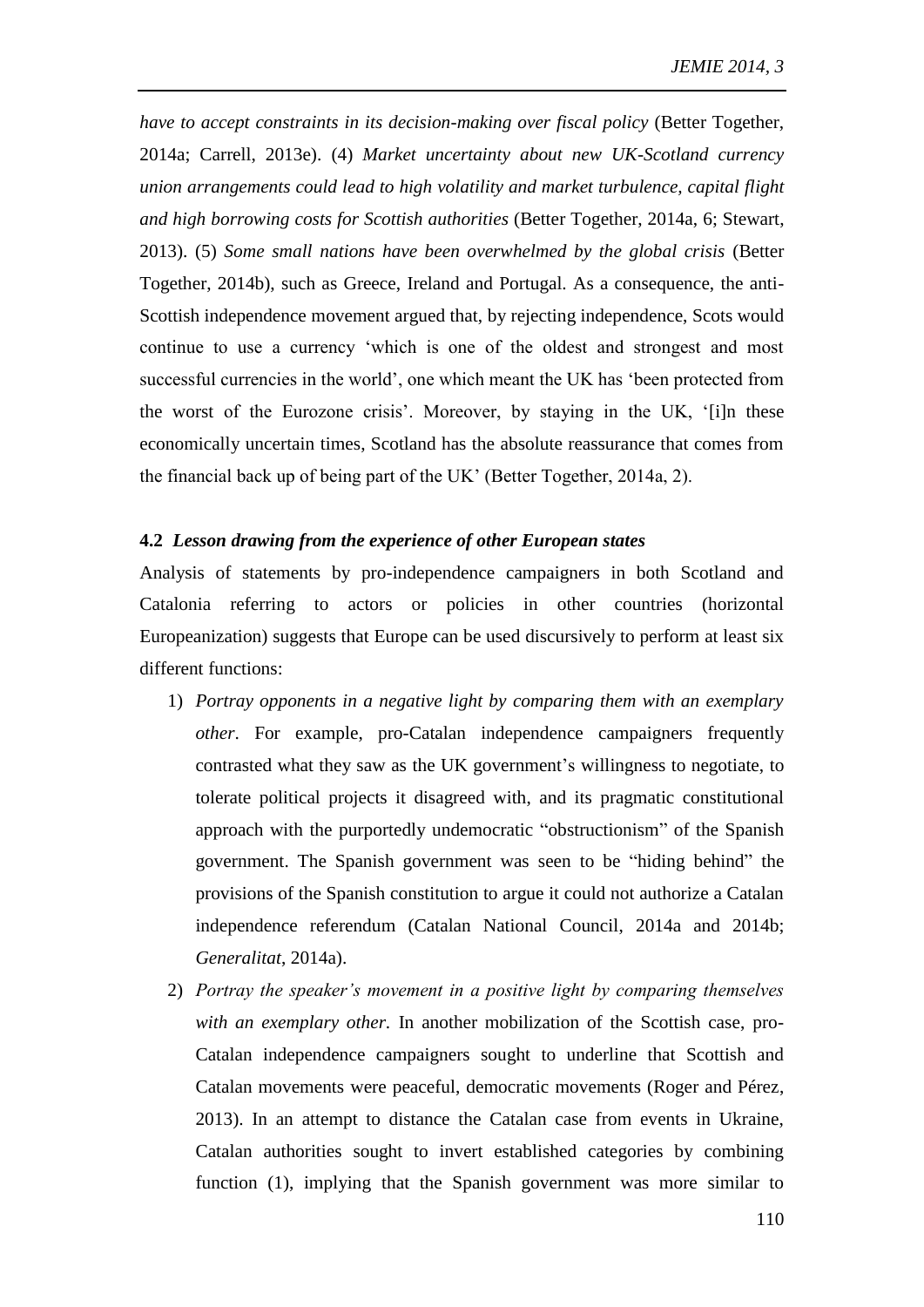secessionists unwilling to rely solely on democratic methods to achieve their goals, with function (2), comparing Catalan authorities to the UK government by virtue of their commitment to democratic processes (*Generalitat*, 2014c).

- 3) *Mobilize participants in the speaker's movement by relating successes of similar movements to their own experiences*. This was explicit in the Catalan National Assembly's human chain campaign in 2013 (mentioned above), directly inspired by mobilizations in 1990 where 100,000 citizens in Estonia, Lithuania and Latvia held hands to demand independence from the Soviet Union (Roger, 2013c and 2013d). It could be argued that restaging the "Baltic Way" in Catalonia not only sought, in reference to function (2), to reinforce the self-image of the Catalan movement as a peaceful, mass, democratic movement, but also to rally pro-independence supporters in an act explicitly referencing a key moment of an independence movement that achieved its goals (Noguer, 2013b; *Generalitat*, 2013c).
- 4) *Warn opponents of undesirable but possible future scenarios*. While most Scottish and Catalan pro-independence campaigners avoided making, or specifically rejected, comparisons with violent secessionist processes in the Balkans (and Ukraine) (*Generalitat*, 2014c; Salmond, 2014; Yes Scotland, 2014b), radical Catalan nationalist party ERC explicitly referred to Kosovo as a model. In a move communicating the dangers of the Spanish government's refusal to hold a referendum, the ERC endorsed the extreme scenario of a unilateral declaration of independence—named the *via Kosovar* (Kosovan Way)—as a possible outcome if a referendum were not held (Roger 2013b). Similarly, in Scottish debates, references were also made to historic difficulties in Anglo-Irish relations, which were reported as veiled references to a conflict including bullying and intimidation (Watt, 2012) but also to the tragedy of the 1916 Easter Rising, the 1921 partition of Ireland and the Northern Ireland conflict, from which 'the poison still drips' (White, 2012).
- 5) *Underline the viability of Catalonia and Scotland as viable independent states*. In both Catalonia and Scotland, pro-independence activists frequently referred to successes of small economically prosperous European states (Catalan National Assembly, 2014c; *Generalitat*, 2013a; Salmond, 2014). However, in the Scottish debates, the contours of the Nordic model were more sharply sketched. The Yes Scotland campaign, for instance, produced posters listing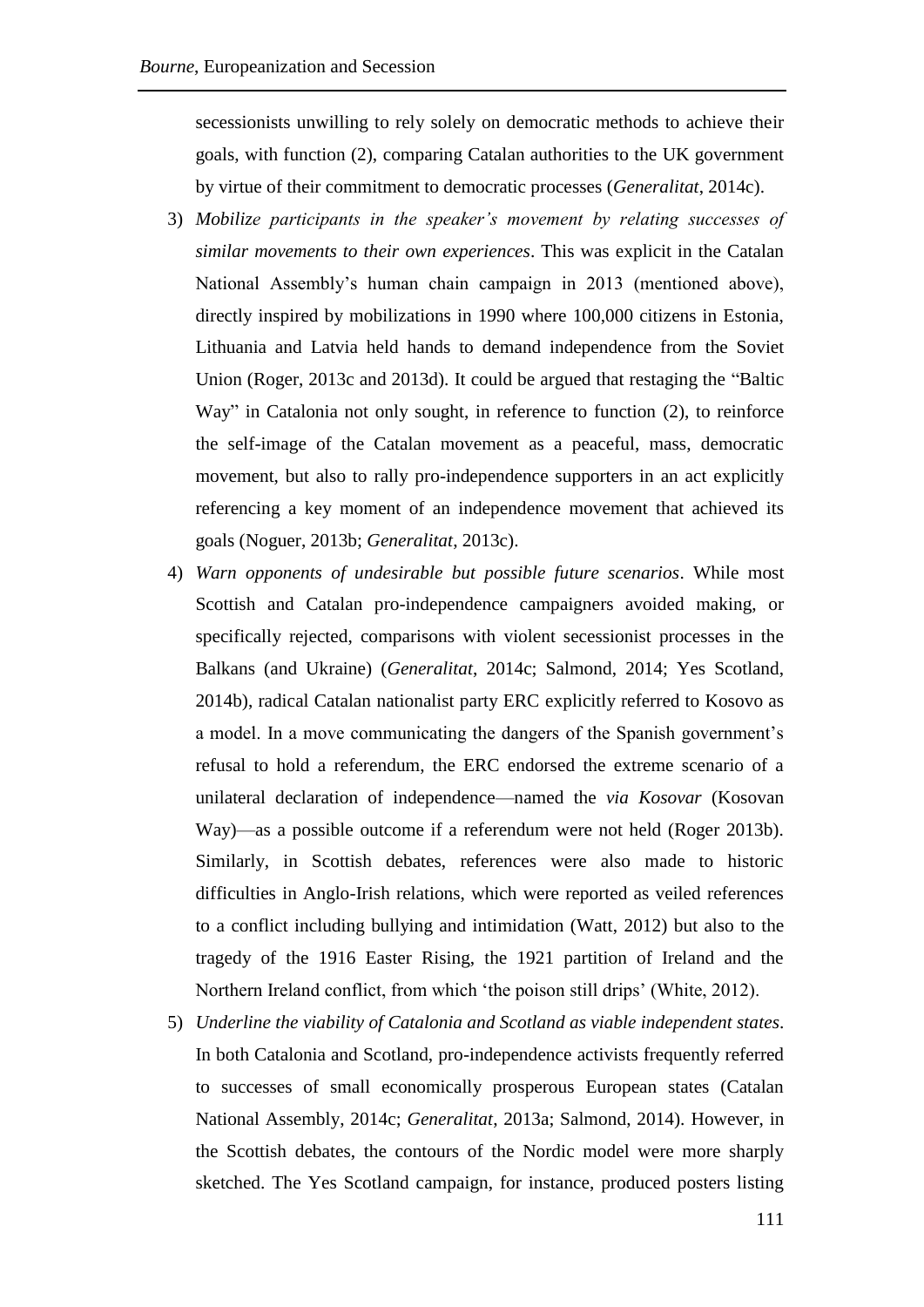nine small countries more prosperous than, and ten small states ranked as more safe and secure than, the UK. The countries included in both lists were Iceland, Sweden, Finland, Ireland, Norway, Denmark, Luxembourg, Switzerland and Austria. Furthermore, pro-independence campaigners frequently alluded to the Scandinavian model, as one journalist put it, as 'an enviable club of small independent states each flying its own flag […] with dynamic wealth creating societies, and high taxes that pay for strong welfare provision' (Little, 2014). Various small, mostly Scandinavian states also provided models squaring the goal of many pro-independence campaigners for a nuclear-free Scotland with membership of the North Atlantic Treaty Organization (NATO) (Scottish Independence Convention, 2014) and for defining a security identity in which a new Scottish army would contribute to international conflict resolution (*ibid*). The Nordic Council not only provided a forum for consolidating new alliances after independence, but served as a model for how an independent Scotland could peacefully manage relations with others in the British Isles (*ibid*; Little, 2014).

6) *Undermine the validity of opponent's arguments*. For example, Norway's economic prosperity, despite being out of the EU (Scottish Independence Convention, 2014) and Norway's oil wealth (Yes Scotland, 2014a) were also employed to counter opposition arguments about, respectively, the costs of being a non-EU member and the costs of maintaining a strong welfare state. Similarly, the Yes Scotland campaign produced a poster of the control-free border crossing between the UK and Ireland to counter the argument that an independent Scotland would require reintroduction of border controls, while Salmond pointed to strong UK-Irish relations as a model for Scottish-UK relations in case of independence (Salmond, 2014). In light of doubts raised about the timing and costs of accession to the EU, pro-independence campaigners also sought to argue for the arbitrariness of the Commission's position (outlined above) with reference to the experience of other states. For instance, actors ranging from Catalan President Mas to the Yes Scotland campaign argued that the German Democratic Republic, which joined the EU in 1990 through unification with the Federal Republic of Germany, showed that rapid and flexible solutions to situations as unprecedented as those of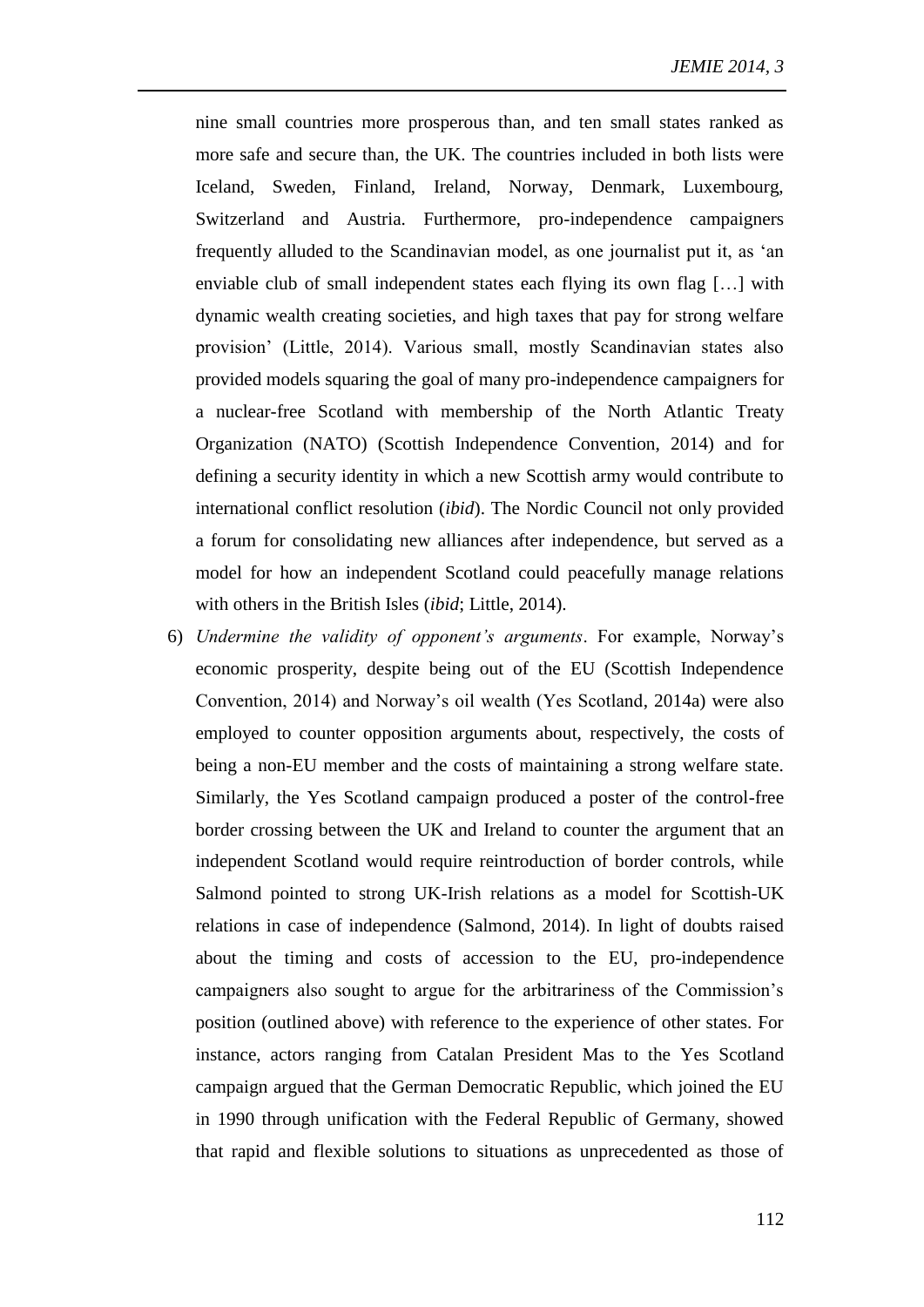Scotland and Catalonia were possible (Roger and Pérez 2013; Yes Scotland, 2014c).

A number of differences between the cases can be observed. In an indication of the malleability of meanings that can be attached to secession experiences abroad, actors from different countries tended to select different fare from the same menu of contemporary and historical examples. Catalan and Scottish actors did not appeal to the same cases and referred to each other in varying degrees. Catalan campaigners referred to the Scottish case more than any other, while Scottish pro-independence campaigners generally paid scant attention to the Catalan case. Furthermore, pro-Catalan independence activists appealed more to paradigmatic features of secession processes in Scotland (but also frequently the Baltic states), while pro-Scottish independence activists tended to project the success of a future Scottish state through association with success of other small European states, especially Nordic states and Ireland. These differences can be related partly to differences in the nature of secession processes. Doubts about the legal context for a Catalan consultation, meant pro-independence activists had stronger incentives to legitimize a Catalan referendum by referencing similarities with other processes recognized as legitimate by the international community. By contrast, the legitimacy of the Scottish referendum was not in doubt, so there were incentives to construct paradigmatic cases highlighting the advantages of independence and counteracting critiques put forward by opponents. Historical context was also relevant. For example, frequent references to the Irish case by pro-Scottish independence activists can be explained by the likelihood of audience familiarity, but also the fact that both Scottish and Irish nationalists, respectively, sought, or had sought, to separate from the United Kingdom.

A second difference relates to the mobilization of negative images of the EU, and arguments raising fears of deeper integration into the EU in Scotland compared to those raising fears of an unravelling of EU ties in Catalonia. This reflects varying degrees of Euroscepticism in the two territories, which is much higher in the UK than in Scotland. The United Kingdom Independence Party is weak in Scotland and opinion polls show that Scots tend to be more Europhile than the English (Torrance, 2013: 127). Nevertheless, Scottish attitudes tend to mirror those of the English on issues like withdrawal of the EU (in one study as many as 37% of Scots wanted to leave compared to 50% in England) and staying in the EU (in the same study as few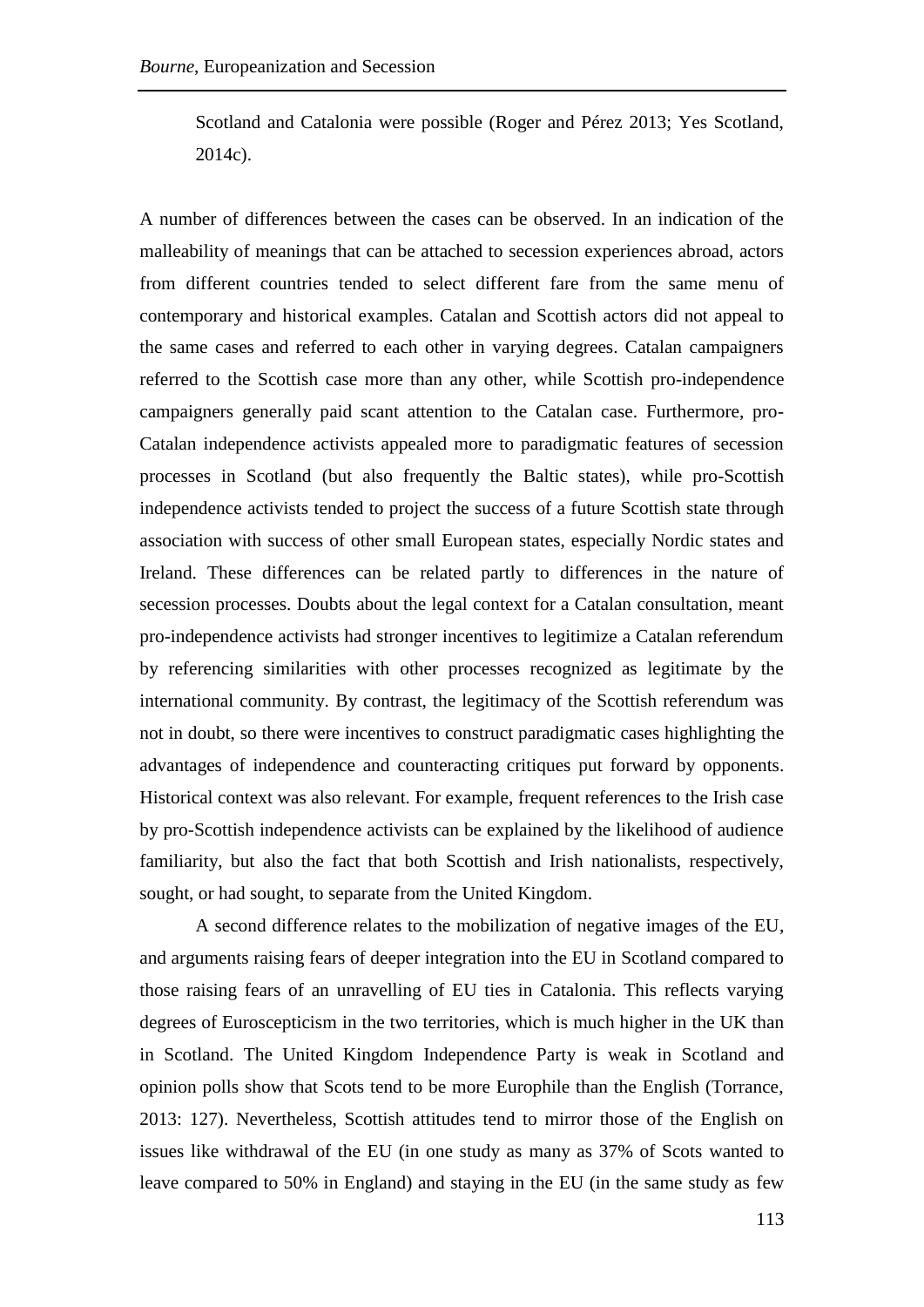as 42% of Scots wanted to stay compared to about a third in England) (Curtis, cited in Torrance, 2013: 127). By contrast, in both Spain and Catalonia, there are no significant Eurosceptic parties and support for EU membership in both Catalonia and the rest of Spain is among the highest in the EU (Keating, 2001: 77).

### **Conclusion**

In the article, I examine discourses and strategies mobilized by pro- and antiindependence movements in the UK and Spain in order to assess the impact of the EU as an actor or as a political institutional context on contemporary secessionist politics within EU member states. Efforts by pro-independence campaigners to find allies that could help them to contest the construction of EU rules on enlargement as an obstacle to immediate EU membership on favourable terms, or in favour of the Scottish and Catalan "democratic choice" rationales for secession, produced meagre results. Leading statesmen and women emphasized the internal nature of independence issues and, particularly in Spain, the anti-independence campaign, led by the central government, was able to mobilize the diplomatic machinery of the state to apply pressure on states indicating support for Catalan independence. In practice, possibilities for lobbying and alliance formation beyond the state provided by the EU's multi-level polity did not alter the structure of opportunity for pro-independence campaigners. Rather, the institutional prerogatives of anti-independence actors in the EU's political and diplomatic systems (particularly when these were member state governments) provided anti-independence campaigners with resources not available to pro-independence counterparts.

Similarly, intervention by European actors in secession debates 'in the name of European regulations and common interests' (Koopmans and Erbe, 2003: 6) became a considerable constraint for secession movements because European leaders refused to reassure voters that membership of the EU, an organization posited by proindependence campaigners as central to future prosperity, would be timely and favourable. Doubts created by EU actors about future membership provided opportunities for anti-independence campaigners to highlight variously conceived negative consequences of breaking away from existing states.

Mobilization of negative images of EMU as politically difficult, contrary to the cause of independence, and problematic for small states provided a powerful metaphor employed by anti-independence campaigners about what might go wrong in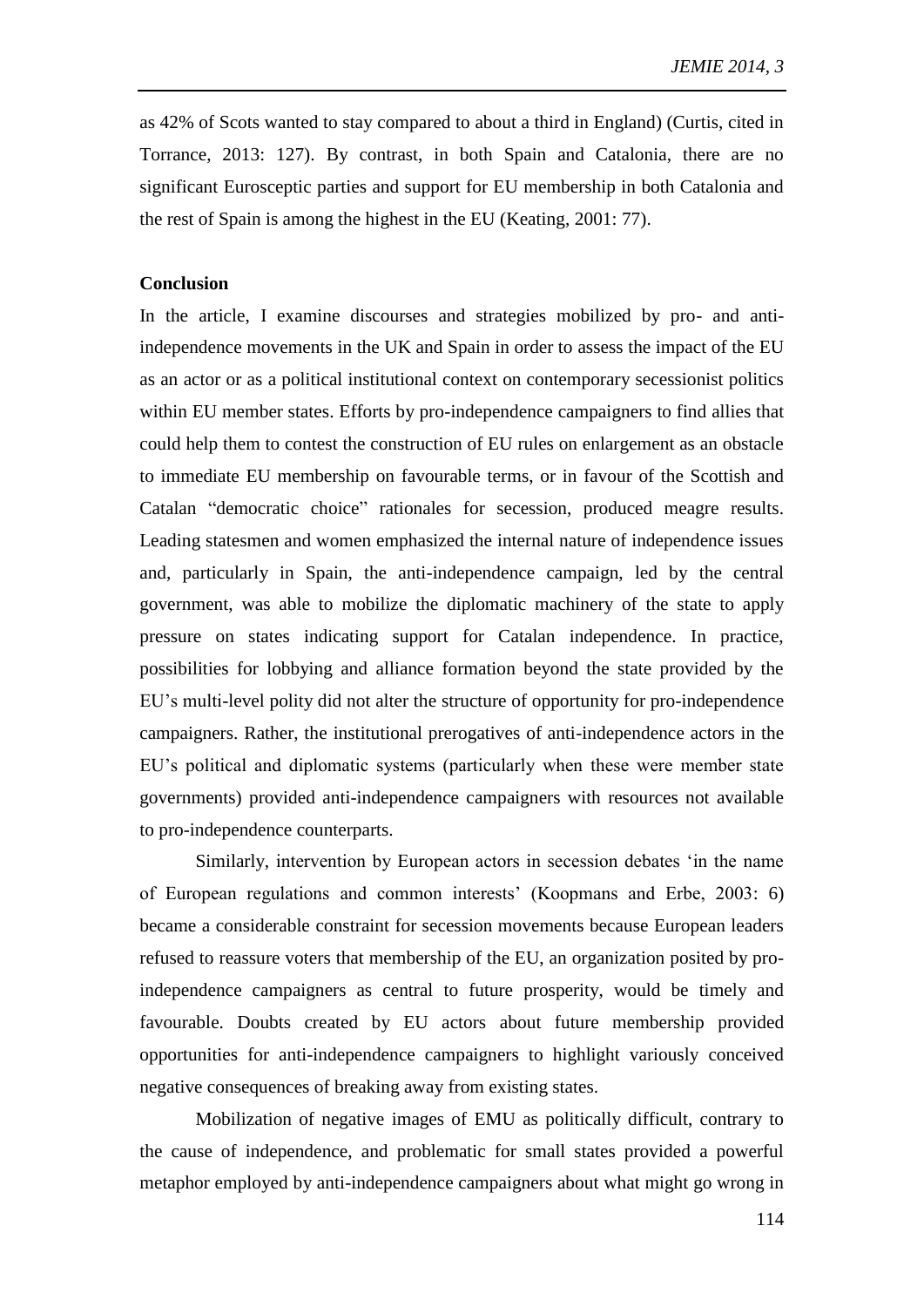a currency union between a future independent Scottish state and the rest of the UK. However, pro-independence campaigners could also refer to the experience of other European states to bolster their cause by portraying opponents in a negative, and themselves in a positive, light; mobilizing participants in their movement; warning opponents; projecting possible positive future scenarios through reference to "success stories"; and undermining the validity of opponents' arguments.

In sum, the research generates the following conclusions. Firstly, the EU provides a complex web of opportunities and constraints for pro- and antiindependence movements in the UK and Spain. The EU is both an arena for articulating claims and a source of allies, while appeals to images, histories and experiences of the EU and other European states can be mobilized as reasons for or against secession. Nevertheless, the EU appears to have provided more opportunities than constraints for anti-independence activists. In an indication of the relevance of Europe for contemporary secession movements, the research also showed how arguments and beliefs about Europe were actively employed in justifying or criticizing premises underpinning reasons to support or reject secession. What is not clear is how arguments and beliefs about Europe resonated with voting publics and, more specifically, the extent to which they were appropriated as reasons to support or reject independence. This is a question that can only be addressed through further research.

#### *Notes*

- 1. Petition to the Obama administration to 'Support the People of Catalonia in their Effort to Decide their Own Future'. White House website. [https://petitions.whitehouse.gov/petition/support-people-catalonia-their-effort-decide](https://petitions.whitehouse.gov/petition/support-people-catalonia-their-effort-decide-their-own-future/hLYHYkp1)[their-own-future/hLYHYkp1.](https://petitions.whitehouse.gov/petition/support-people-catalonia-their-effort-decide-their-own-future/hLYHYkp1) Retrieved: May 6, 2014.
- 2. Correspondence with the author, 12 May 2014.

3. European Citizens' initiative. Help Catalonia website. [http://www.helpcatalonia.cat/2012/06/european-citzens-initiative.html/.](http://www.helpcatalonia.cat/2012/06/european-citzens-initiative.html/) Retrieved: May 6, 2014.

- 4. International Commission for European Citizens website. [https://www.europeancitizensdecide.eu/2013/01/test1/.](https://www.europeancitizensdecide.eu/2013/01/test1/) Retrieved: May 6, 2014.
- 5. 'One Million Citizens to be Asked to Support the Right to Self-determination'. European Partnership for Independence website. [http://www.epicentres.info/.](http://www.epicentres.info/) Retrieved: May 6, 2014.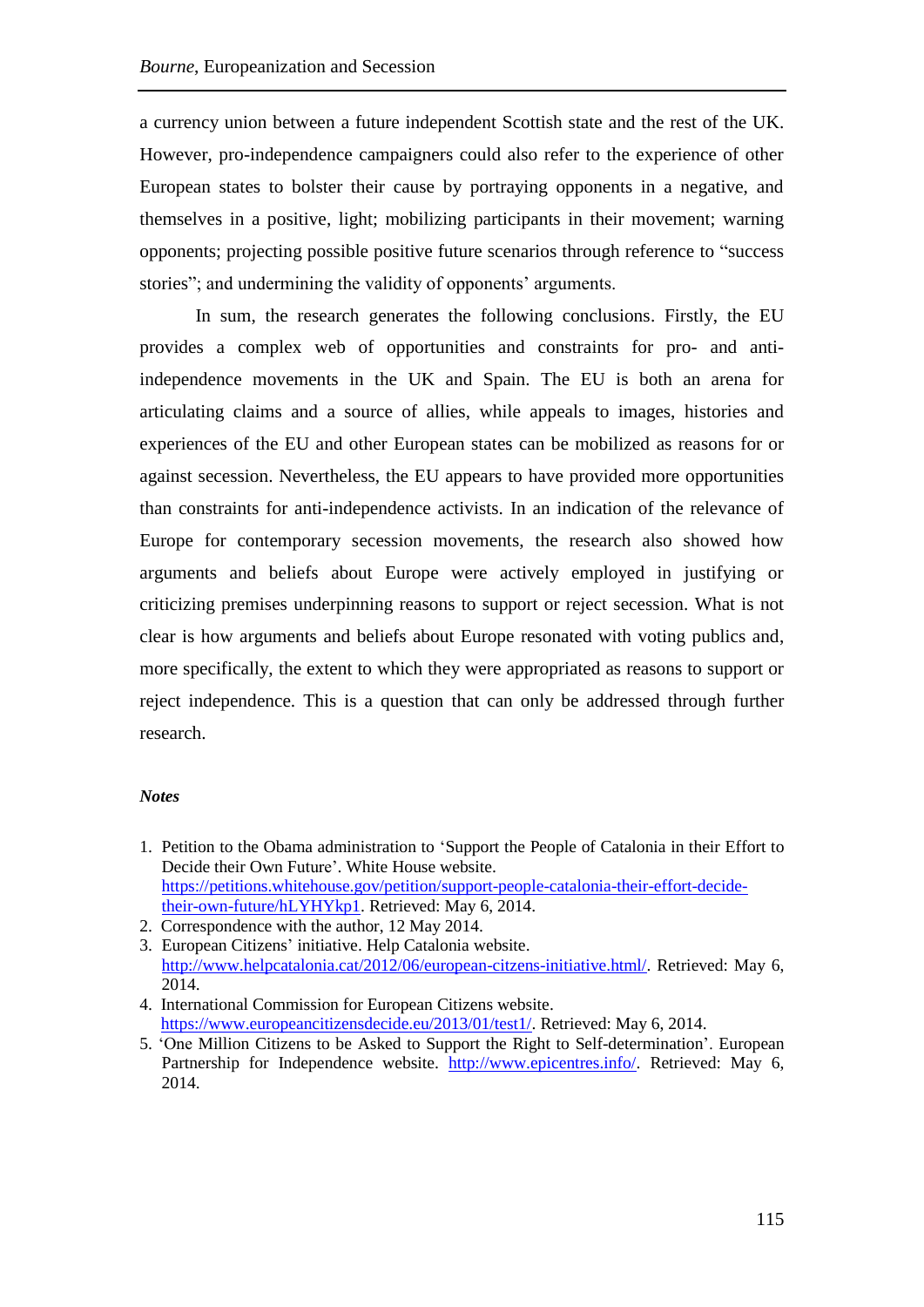#### *References*

- Abellán, L. 'Con Cataluña fuera de la UE volverían las fronteras y los aranceles' ['With Catalonia out of the EU Frontiers and Customs Posts Will Return']. *El País*. September 15, 2013a.
- 'La UE responde por escrito a Mas que el referéndum es un asunto español' ['EU Responds in Writing to Mas that the Referéndum is a Spanish Affair']. *El País*, January 8, 2014.
- Bassets, L. 'Asuntos exteriores' ['Foreign Affairs']. *El Páis,* January 20, 2014.
- Carrell, S. 'Alex Salmond Announces Scottish Independence Referendum Date'. *The Guardian*, March 21, 2013a.
- \_\_\_\_. 'Scottish Banknotes: The Treasury's Symbolic Hostage in the Independence Debate'. *The Guardian*, April 22, 2013b.
- \_\_\_\_. 'PM: I'll Fight Scottish Independence Head, Heart, Body and Soul'. *The Guardian*, June 7, 2013c.
- \_\_\_\_. 'Analysis of Welfare Reforms Strengthens Case for Scottish Independence'. *The Guardian*, August 29, 2013d.
- \_\_\_\_. 'Welsh First Minister Sets Out Case against Scottish Independence'. *The Guardian,* November 21, 2013e.
- \_\_\_\_. 'Independent Scotland Should Stay in EU, Says Judicial Expert'. *The Guardian*, November 28, 2013f.
- \_\_\_\_. 'Independent Scotland "Needs to Cede Sovereignty" for Currency Union with UK'. *The Guardian*, January 29, 2014.
- Better Together, 'Taking a Pounding', Glasgow, 2014a.
- \_\_\_\_.'About'. [http://bettertogether.net/pages/about.](http://bettertogether.net/pages/about) Retrieved: March 21, 2014b.
- Blas, A. 'Catalonian Secessionism Made in Spain'. *Ethnopolitics* 12(4) (2013): 398-401.
- Börzel, T., and T. Risse. 'Conceptualizing the Domestic Impact of Europe'. In *The Politics of Europeanization,* eds. K. Featherstone and C. Radaelli. Oxford: Oxford University Press, 2003.
- Catalan National Assembly. *Road Map*. [http://catalanassembly.org/road-map/.](http://catalanassembly.org/road-map/) Retrieved: March 21, 2014b.
- \_\_\_\_. *Welcome to Catalonia*. [http://catalanassembly.org/road-map/.](http://catalanassembly.org/road-map/) Retrieved: May 6, 2014b.
- \_\_\_\_. *7 dudas sobre la independencia* [*7 Doubts on Independence*]. <http://catalanassembly.org/road-map/>. Retrieved: May 6, 2014c.
- Caplan, R. *Europe and the Recognition of New States in Yugoslavia.* Cambridge: Cambridge University Press, 2005.
- Carrell, S., and N. Watt. 'Scottish Efforts to Join EU "by Common Accord" Met with Resistance'. *The Guardian,* November 26, 2013.
- Carrell, S., and A. Kassam. 'Scottish Independence: Spain Blocks Alex Salmond's Hopes for EU Transition'. *The Guardian*, November 27, 2013.
- Catalan Parliament. *Declaration of Sovereignty*. Barcelona, January 23, 2013.
- Cembrero, I. 'Mas descuidó las formas en su carta a Hollande' ['Mas is Careless with Formalities in his Letter to Hollande'].' *El País*, January 11, 2014.
- Charmaz, K. *Constructing Grounded Theory: A Practical Guide through Qualitative Analysis.* London: Sage, 2006.
- *Convergència i Unió and Esquerra Republicana de Catalunya*, *Procés de convocatòria de la consulta sobre el futur polític de Catalunya [Process of Convening the Consultation on the Political Future of Catalonia*]*.* Barcelona, 2013*.*
- Coppieters, B. 'Secessionist Conflict in Europe'. In *[Secession as an International](http://www.ugapress.org/index.php/books/secession_international)  [Phenomenon,](http://www.ugapress.org/index.php/books/secession_international)* ed. Don H. Doyle. Athens, Georgia: University of Georgia Press, 2010.
- \_\_\_\_. 'Kosovo and the Principles of Just secession'. *Centre for European Policy Studies* 146, November, 2007.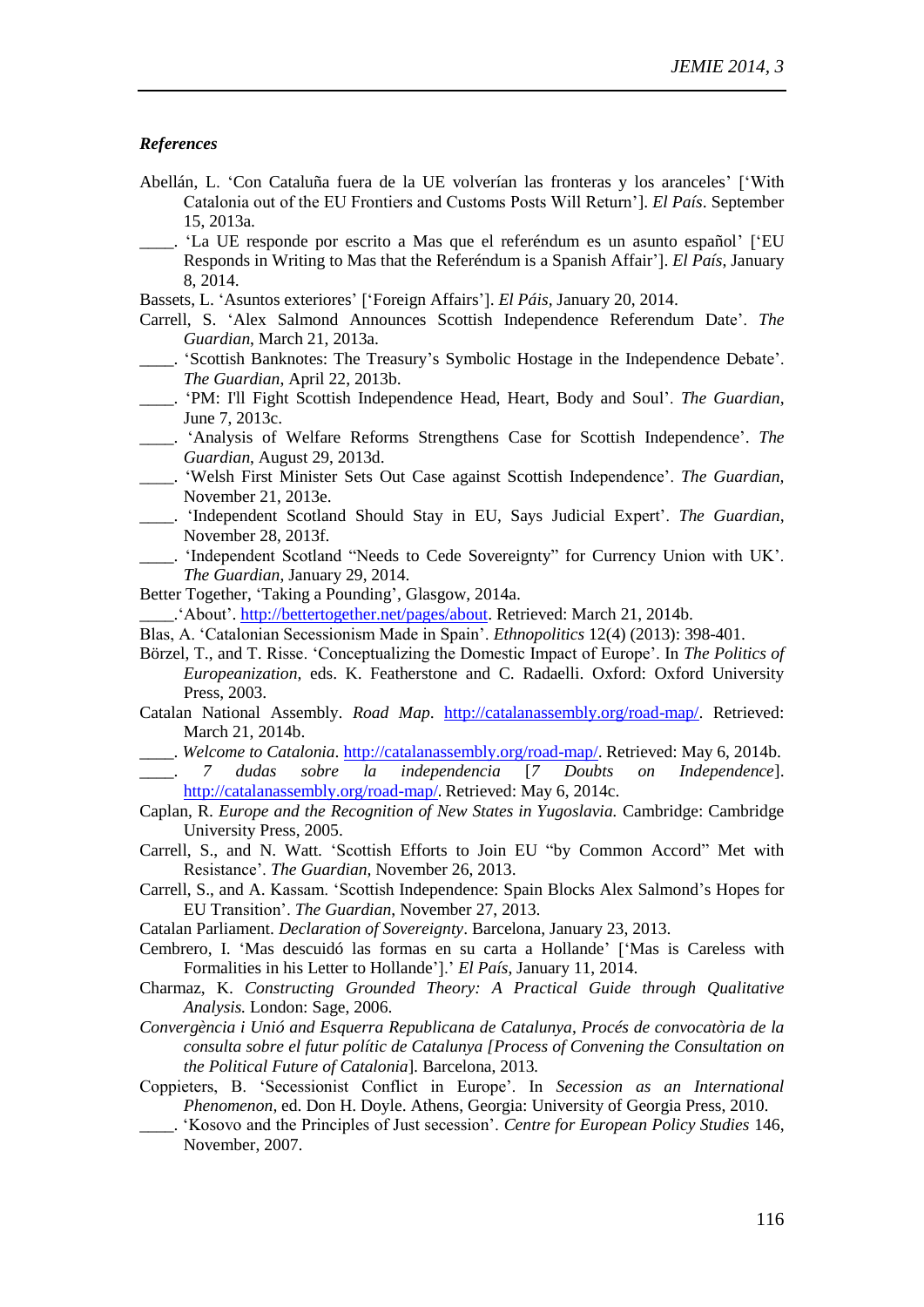Cué, C. 'Rajoy: "Esa consulta es inconstitucional y no se va a celebrar"' ['Rajoy: "This Consultation is Unconstitutional and Will not be Held"']. *El Páis*, December 12, 2013.

Culla, J. '¿Un Rajoy "British"'? ['A "British" Rajoy?']. *El País*, December 6, 2013.

- *El País. '*Almunia avisa de que Cataluña quedaría fuera de la UE si se independiza' ['Almunia Warns that Catalonia Will be Out of the EU if it Becomes Independent']. October 9, 2012.
- \_\_\_\_. 'CiU: "La salida de Cataluña de la UE podría ser transitoria"' ['CiU: "The Withdrawal of Catalonia from the EU Could be Transitory"']. January 3, 2013a.
- \_\_\_\_ 'Margallo cita al embajador letón para protestar por el apoyo a la independencia' ['Margallo Calls in the Latvian Ambassador in Protest for Supporting Independence']. September 13, 2013b.
- \_\_\_\_. 'Apoyo lituano y letón' ['Lithuanian and Latvian Support']. September 14, 2013c.
- \_\_\_\_. 'Lituania culpa a la prensa de tergiversar su apoyo al soberanismo catalán' ('Lithuania Blames the Press for Twisting his Support for Catalan Sovereignty']. September 16, 2013d.
- \_\_\_\_. 'No es lo mismo salir de Europa por el balcón que por la puerta' ['It is Not the Same to Leave Europe by the Balcony than by the Door']. September 17, 2013e.
- Della Porta, D., and M. Caiani. *Social Movements and Europeanization.* Oxford: Oxford University Press, 2009.
- Elliot, L. 'Mark Carney Sits on the Fence about Scottish Independence or Does He?' *The Guardian*, January 29, 2014.
- Fairclough, I., and N. Fairclough. *Political Discourse Analysis.* London: Routledge, 2012.
- Gamson, W. and D. Meyer. 'Framing Political Opportunity'. In *Comparative Perspectives on Social movements,* eds. D. McAdam, J. McCarthy and M. Zald. Cambridge: Cambridge University Press, 1996.
- Garea, [F. '](http://politica.elpais.com/autor/fernando_garea/a/)Santamaría advierte de que el Ejecutivo puede frenar una "consulta ilegal"' ['Santamaria Warns that the Executive Could Prevent an "Illegal Consultation"']. *El País*, December 19, 2012.
- Generalitat de Catalunya. *President Mas: "Casa nostra és Europa, ens hi sentim bé i hi volem seguir sent* [*We Feel at Home in Europe and We Want to Continue Being Part of It*]*.*  Press release, September 16, 2013a.
- \_\_\_\_. *Homs: "Estem convençuts: som Europa i continuarem formant part d'Europa"* [*We Are Convinced: We Are Europe and We Will Continue Forming Part of It*]. Press release, September 20, 2013a.
- \_\_\_\_. *Memorandum #2, Data and Question Announced for Catalonia Self-determination Vote*, Barcelona, December 13, 2013b.
- \_\_\_\_. *Homs diu que Rajoy "fa campanya pel no" com Cameron, però amb una diferència, "allà els escocesos poden votar"* [*Homs Says that Rajoy is "Making a No Campaign" like Cameron, but With One Difference, "the Scots Can Vote Over There"*]. Press release, 25 January, 2014a.
- \_\_\_\_. *Homs: "Si la UE no sabés trobar una solució política..*. " [*Homs: "If the EU Didn't Know How to Find a Political Solution..."*]. Press release, 24 February 24, 2014b.
- \_\_\_\_. *President Mas: "La distància entre Crimea i Catalunya és molt gran, tant com entre el Govern espanyol i el Regne Unit*" [*President Mas: "The Distance between Crimea and Catalonia is Very Great, as Much as Between the Spanish Government and the United Kingdom*]. Press release, March 7, 2014c.
- Gobierno de España. *Por la Convivencia Democrática* [*For Democratic Coexistence*]. February 2014
- González, M. '*Margallo explica a los embajadores de la UE la posición del Gobierno sobre Cataluña*' ['Margallo Explains to EU Ambassadors the Position of the Government on Catalonia']. *El País*, September 19, 2013.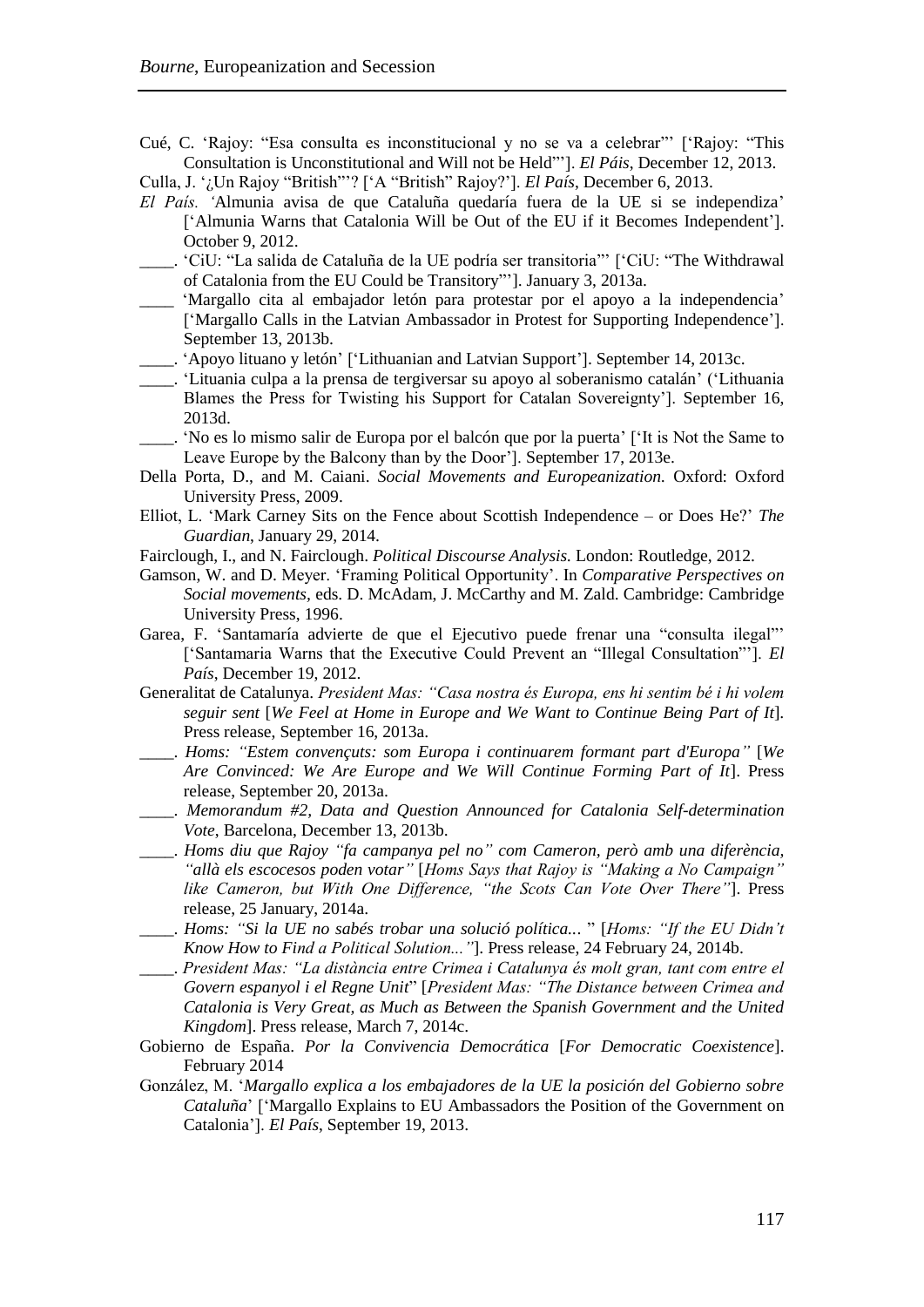- Guibernau, M. 'Secessionism in Catalonia: After Democracy'. *Ethnopolitics* 12(4) (2013): 368-393.
- Gutiérrez, V. *Rajoy: "Esa consulta es inconstitucional y no se va a celebrar"* [*Rajoy: "This Consultation is Unconstitutional and Will Not Be Held*]. *El País*, January 13, 2013.
- Hepburn, E. *Using Europe: Territorial Party Strategies in a Multi-Level System*. Manchester: Manchester University Press, 2010.
- Her Majesty's Government (UK). *Scotland Analysis: EU and International Issues*. CM8765, January 2014.
- Hooghe, L., and G. Marks. *Multilevel Governance and European Integration.* Lantham, Maryland: Rowman and Littlefield Publishers, 2001.
- Imig, D., and S. Tarrow. 'Political Contention in a Europeanising Polity'. *West European Politics* 23(4) (2000): 73-93.
- Knill, C., and D. Lehmkuhl. 'The National Impact of EU Regulatory Policy: Three Mechanisms'. *European Journal of Political Research* 41(2) (2002): 255-280.
- Koopmans, R., and J. Erbe. 'Towards a European Public Sphere? Vertical and Horizontal Dimensions of Europeanised Political Communication'. *Wissenschaftszentrum Berlin für Sozialforschung.* Nr. SP IV 2003-403, 2003.
- Koopmans, R., and P. Statham. 'Theoretical Framework, Research Design and Methods'. In *The Making of a European Public Sphere,* eds. R. Koopmans and P. Statham. Cambridge: Cambridge University Press, 2010.
- Kriesi, H. 'Political Context and Opportunity'. In *The Blackwell Companion to Social Movements,* eds. D. Snow, S. Soule and H. Kriesi. Malden, MA: Blackwell, 2007.
- Keating, M. *The New Regionalism in Western Europe.* Cheltenham: Edward Elgar, 1988.
- \_\_\_\_, and J. McGarry, eds. *Minority Nationalism and the Changing International Order.*  Oxford: Oxford University Press, 2001.
- Ladrech, R. *Europeanization and National Politics.* Houndsmills: Palgrave Macmillan, 2010.
- Little, A. 'Would the Scandinavians Want Scotland?' *The Guardian*, January 26, 2014.
- Lynch, P. *Minority Nationalism and European Integration.* Cardiff: University of Wales Press, 1996.
- Lynggaard, K. 'Domestic Change in the Face of European Integration and Globalization: Methodological Pitfalls and Pathways'. *Comparative European Politics* 9 (2011): 18- 37.
- [Manetto,](http://politica.elpais.com/autor/francesco_manetto/a/) F. 'Sánchez-Camacho apela a Duran y al PSC para frenar el proceso independentista' ['Sánchez-Camacho Appeals to Duran and the PSC to Stop the Independence Process']. *El Pais*, January 15, 2013.
- Müller, E., and W. Oppenheimer. 'Cameron y Merkel dan la espalda a Mas' ['Cameron and Merkel Turn Their Backs on Mas']. *El País*, January 4, 2014.
- Noguer, M. 'Mas ofrece un pacto estable a ERC para impulsar su plan *soberanista*' ['Mas Offers a Stable Pact to ERC to Propel His Sovereigntist Plan']. *El Pais*, November 27, 2012a.
- \_\_\_\_. 'CiU solo convocará la consulta si ERC acepta entrar en su Gobierno' ['CiU Will Only Convene the Consultation If ERC Accepts Entering Its Government']. *El Pais*, November 27, 2012b.
- \_\_\_\_. 'Mas y ERC sellan un pacto inestable' ['Mas and ERC Seal An Unstable Pact']. *El Pais*, December 19, 2012c.
- \_\_\_\_. 'ERC insta a emular a Escocia y hacer "pronto" un referéndum en Cataluña' ['ERC Calls for Emulating Scotland and Hold "Soon' a Referéndum in Catalonia']. *El País*, March 21, 2013a.
- 'Mas admite que la posible secesión de Cataluña "preocupa" a la UE' ['Mas Admits the Possibility of Secession of Catalonia "Worries" the EU']. *El Páis*, April 22, 2013b.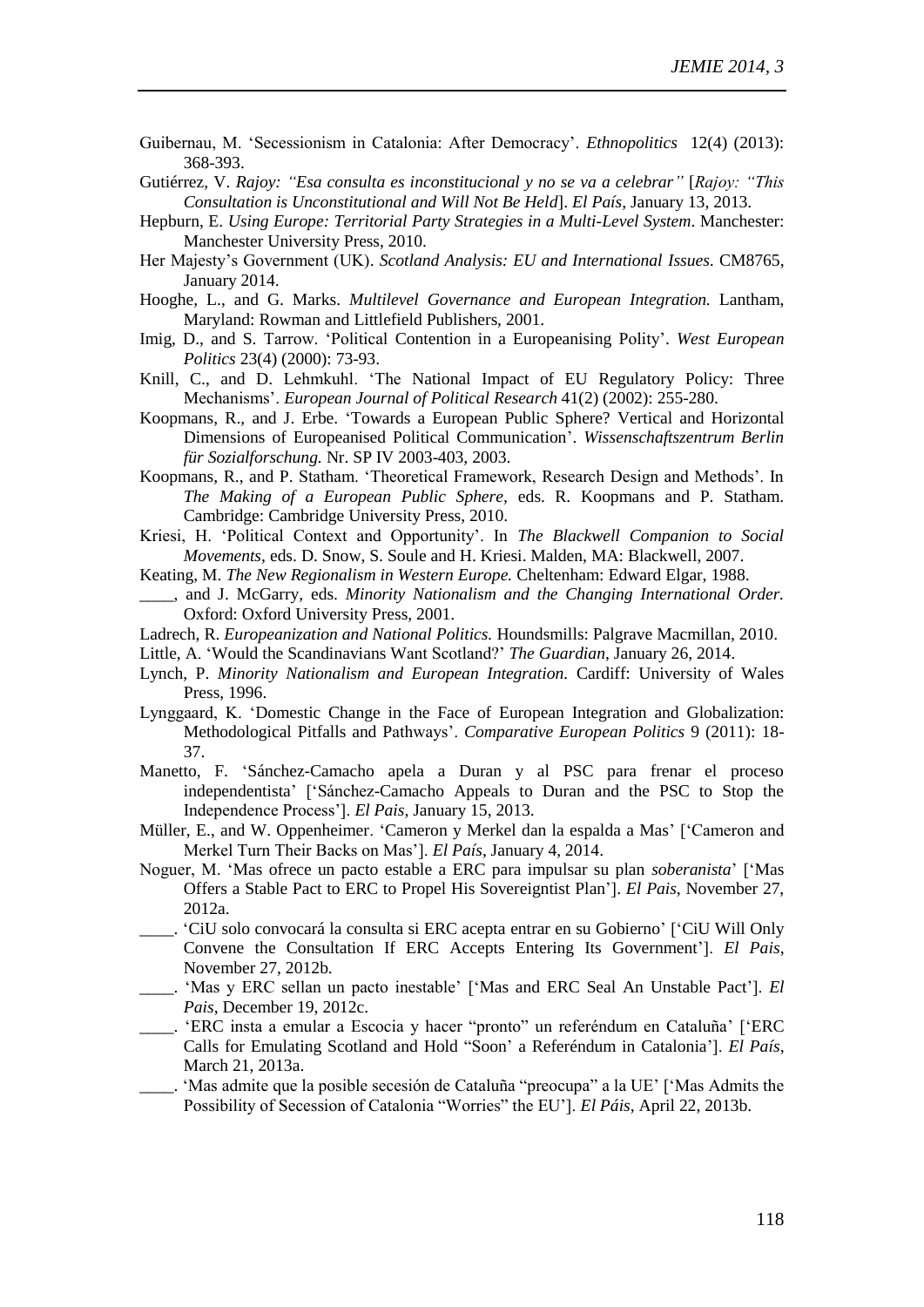- \_\_\_\_. 'La Generalitat utiliza su red en el exterior para impulsar el soberanismo' ['*La Generalitat* Uses its External Network to Promote Sovereignty']. *El País*, April 23, 2013c.
- \_\_\_\_. 'Asesores de Mas ultiman un informe para rebatir la expulsión de la UE' ['Mas' Advisors Finalise a Report to Refute Explusion from the EU']. *El País*, September 17, 2013d.
- \_\_\_\_. 'La Generalitat busca apoyos en el exterior para la consulta soberanista' ['*La Generalitat* Looks for Support Abroad for the Sovereignty Consulation']. *El País*, December 23, 2013e**.**
- [Pereda,](http://politica.elpais.com/autor/cristina_fernandez_pereda/a/) C. 'Petición a la Casa Blanca para que se pronuncie sobre el referéndum catalán' ['Petition to the White House to Make a Statement on the Catalan Referendum']. *El Pais*, November 29, 2012.
- Radaelli, C.M. 'The Europeanization of Public Policy'. In *The Politics of Europeanization,*  eds. K. Featherstone and C. Radaelli. Oxford: Oxford University Press, 2003.
- Ríos, P. 'Artur Mas intenta internacionalizar la consulta soberanista' ['Artur Mas Tries to Internationalize the Sovereignty Consultation']. *El País*, January 2, 2014
- \_\_\_\_ 'Mas pide a Europa que deje de ignorar el proceso soberanista catalán' ['Mas Asks Europe to Stop Ignoring the Catalan Sovereignty Process']. *El Páis*, September 29, 2013.
- Roger, M. 'Mas reestructura su Gobierno para impulsar la agencia tributaria' ['Mas Restructures his Government to Promote the Tax Agency']. *El Páis*, January 9, 2013a.
	- \_\_\_\_. '*ERC avala la vía de Kosovo para lograr la independencia de Cataluña*' ['ERC Supports the Kosovan Path to Achieve Catalan Independence']. *El País*, July 6, 2013b.
- \_\_\_\_. 'El independentismo catalán prepara otra prueba de fuerza para la Diada' ['The Catalan Independence Movement Prepare Another Show of Force for the *Diada*']. *El País*, August 17, 2013c.
- \_\_\_\_. 'De la vía báltica a la vía catalana' ['From the Baltic Way to the Catalan Way']. *El País*, August 31, 2013d.
- \_\_\_\_. 'Mas y Junqueras exigen estructuras de Estado para salir de la crisis' ['Mas and Junqueras Demand State Structures to Get Out of the Crisis)'. *El País*, September 26, 2013e.
- \_\_\_\_. 'El proceso soberanista topa con el muro internacional' ('The Sovereignty Process Hits the International Wall']. *El País*, January 18, 2014.
- \_\_\_\_. 'La Generalitat esconde las respuestas a la carta de Mas' ['*La Generalitat* Hides Responses From Mas' Letter']. *El Pais,* January 9, 2014a.
- Roger, M., and M. Pérez. 'Mas desafía a la UE y afirma que una Cataluña soberana seguirá en el euro' ['Mas Defies the EU and Affirms That a Sovereign Catalonia Would Stay in the Euro']. *El Páis*, September 19, 2013.
- [Roger,](http://politica.elpais.com/autor/maiol_roger/a/) M., [N. Junquera](http://politica.elpais.com/autor/natalia_junquera/a/) and [CE. Cué.](http://politica.elpais.com/autor/carlos_elordi_cue/a/) 'Mas aprovechará una audiencia rutinaria con el Rey para exponerle sus planes' ['Mas Takes Advantage of a Routine Audience with the King to Explain His Plans']. *El Pais*, January 9, 2013.
- Roxburgh, A. 'Scotland's EU bombshell? It's bunkum from Barroso'. *The Guardian*, March 20, 2013.
- Salmond, A. 'Scotland's Place in Europe'. Speech delivered at College of Europe, Bruges, 28 April 2014.
- Scottish Government. *Scotland's Future*. Edinburgh, November, 2013a.

\_\_\_\_. 'Strengthening Links with Nordic Neighbours'. Press release, November 9, 2013b. Scottish Independence Convention. A New International Role.

[http://www.scottishindependenceconvention.org/independence/a-new-international](http://www.scottishindependenceconvention.org/independence/a-new-international-role.aspx)[role.aspx.](http://www.scottishindependenceconvention.org/independence/a-new-international-role.aspx) Retrieved: March 21, 2014.

Serrano, I. 'Just a Matter of Identity? Support for Independence in Catalonia'. *Regional and Federal Studies* 23(5) (2013): 523-545.